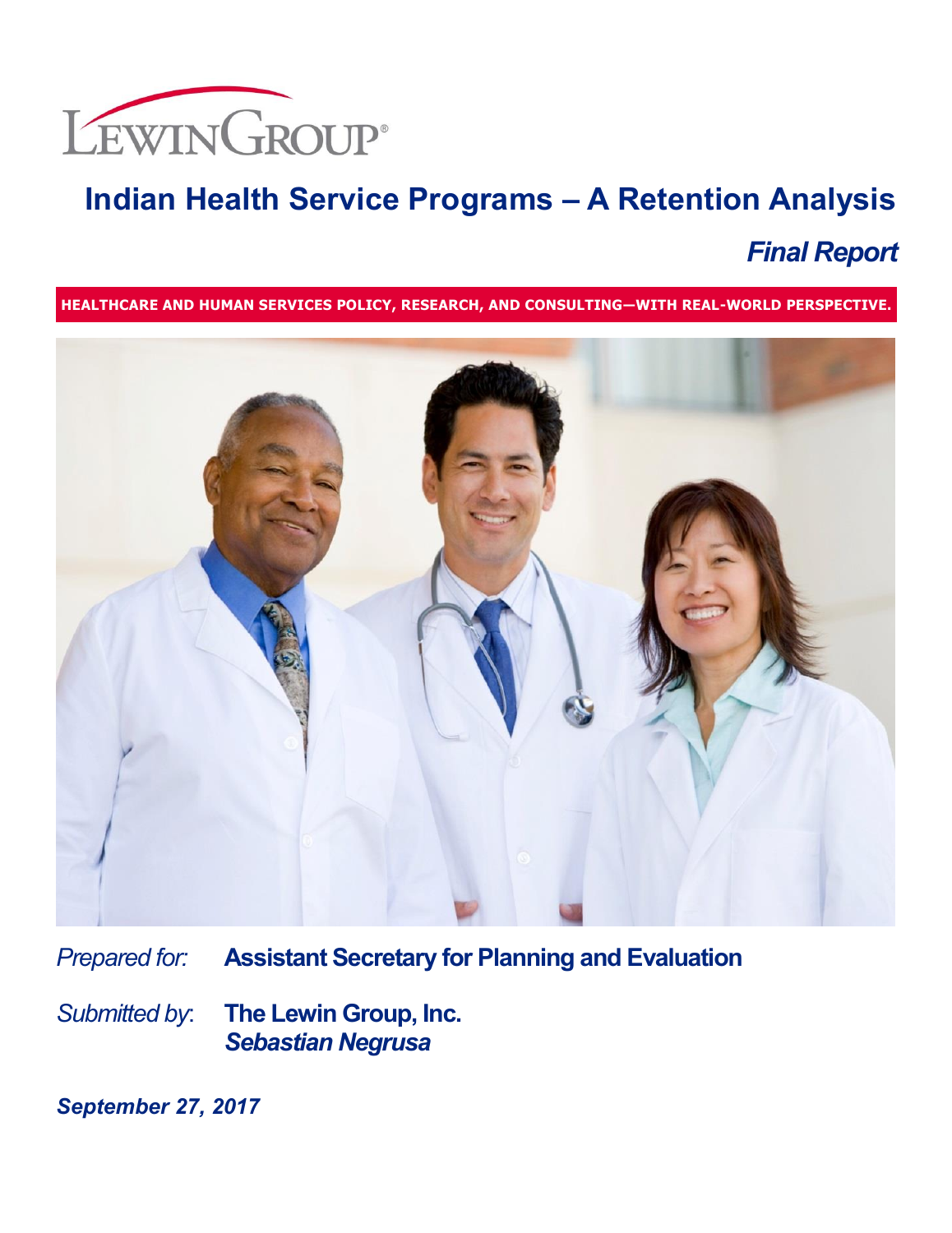## **Table of Contents**

| I.          |                                                                                 |  |
|-------------|---------------------------------------------------------------------------------|--|
| П.          |                                                                                 |  |
|             |                                                                                 |  |
|             | <b>B.</b>                                                                       |  |
|             |                                                                                 |  |
|             |                                                                                 |  |
|             | <b>B.</b>                                                                       |  |
|             | C.                                                                              |  |
|             |                                                                                 |  |
|             | А.                                                                              |  |
|             | Retention Differentials for Providers Ending Service Before 201119<br><b>B.</b> |  |
|             | $\mathcal{C}$ .                                                                 |  |
|             | D.                                                                              |  |
| $V_{\star}$ |                                                                                 |  |
|             | $A_{-}$                                                                         |  |
|             |                                                                                 |  |
|             | VI. POST-OBLIGATION RETENTION OF IHS AND NHSC PROGRAM                           |  |
|             |                                                                                 |  |
|             | B.                                                                              |  |
|             |                                                                                 |  |
|             |                                                                                 |  |
|             |                                                                                 |  |

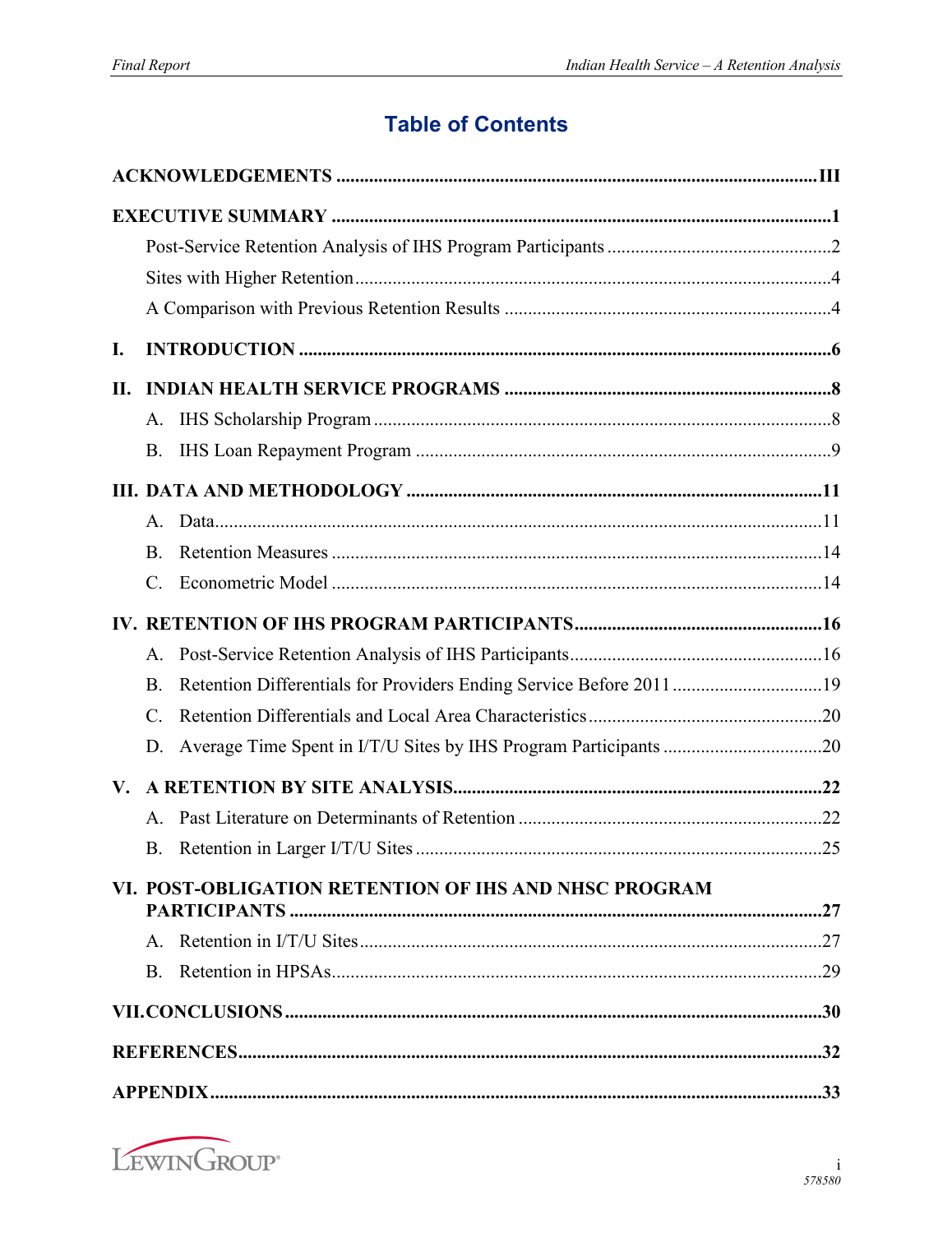# **Table of Figures & Tables**

|            | Figure IV.3: Retention Rates of IHS Program Participants in the Same I/T/U Site by       |  |
|------------|------------------------------------------------------------------------------------------|--|
|            | Figure IV.4: Retention Rates of IHS Program Participants in Any I/T/U Sites by Provider  |  |
|            | Figure VI.1: Retention Rates of IHS and NHSC Program Participants in I/T/U Sites27       |  |
|            | Table III.1: Number of IHS Participants in Administrative Data and P360 Data 11          |  |
|            | Table III.2: Distribution of IHS Participants and Non-Participants by Provider Type 13   |  |
|            |                                                                                          |  |
|            | Table IV.1: 'Any I/T/U Site' Retention of IHS Participants who End Service Before 201119 |  |
|            |                                                                                          |  |
| Table V.1: |                                                                                          |  |
|            |                                                                                          |  |
| Table A.1: | Logistic Regressions of the Probability of Retention in the Same or Any I/T/U            |  |
| Table A.2: | Logistic Regressions of the Probability of Retention in the Same or Any I/T/U            |  |

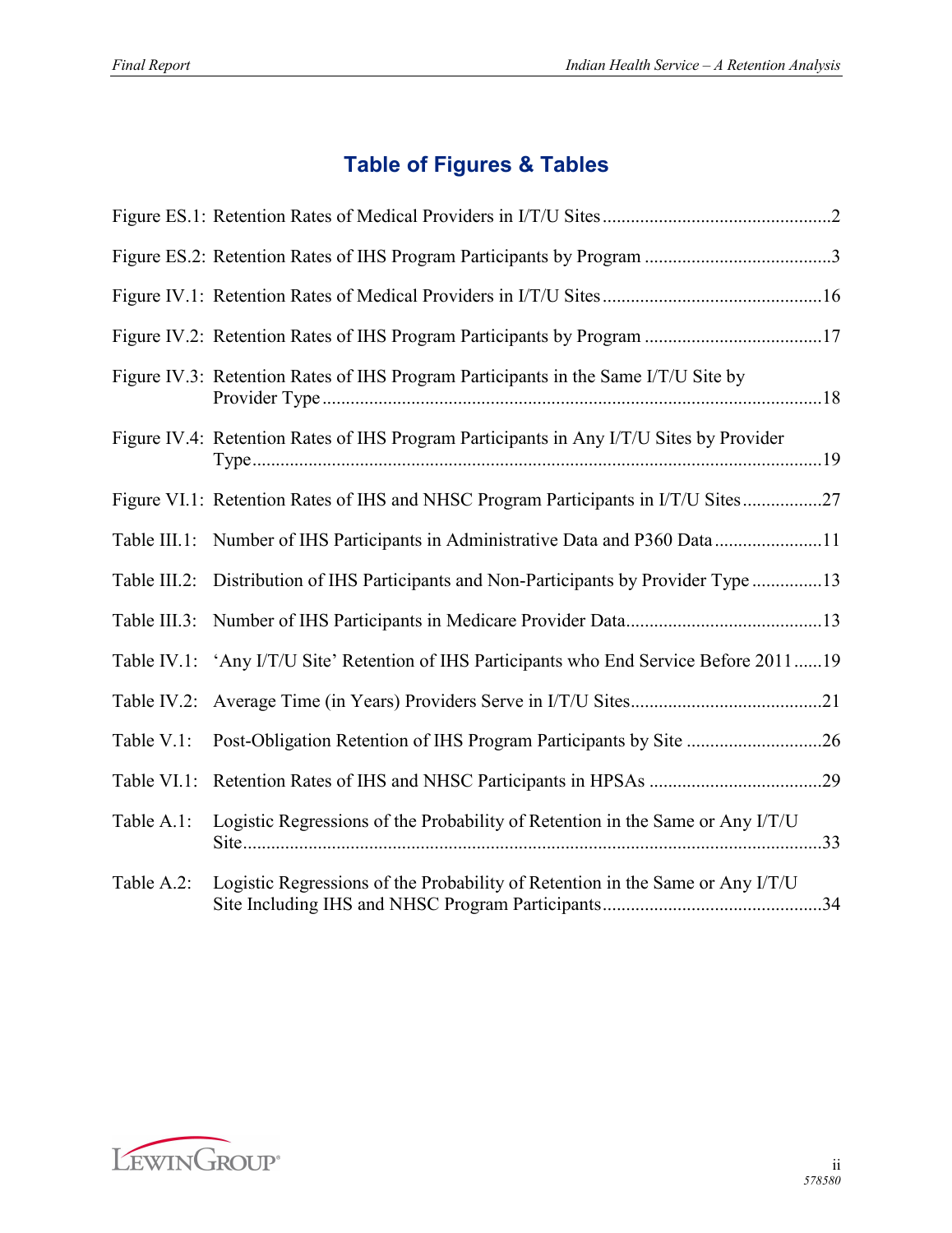#### <span id="page-3-0"></span>**Acknowledgements**

Sebastian Negrusa, Paul Hogan, Lachlan Watkins and Matt Zhou contributed to this report. We gratefully acknowledge the input from Caroline Taplin, the ASPE Project Officer, and the support from Paul Jung from IHS. The authors take full responsibility for the accuracy of material presented herein. The views expressed are those of the authors and should not be attributed to ASPE or IHS.

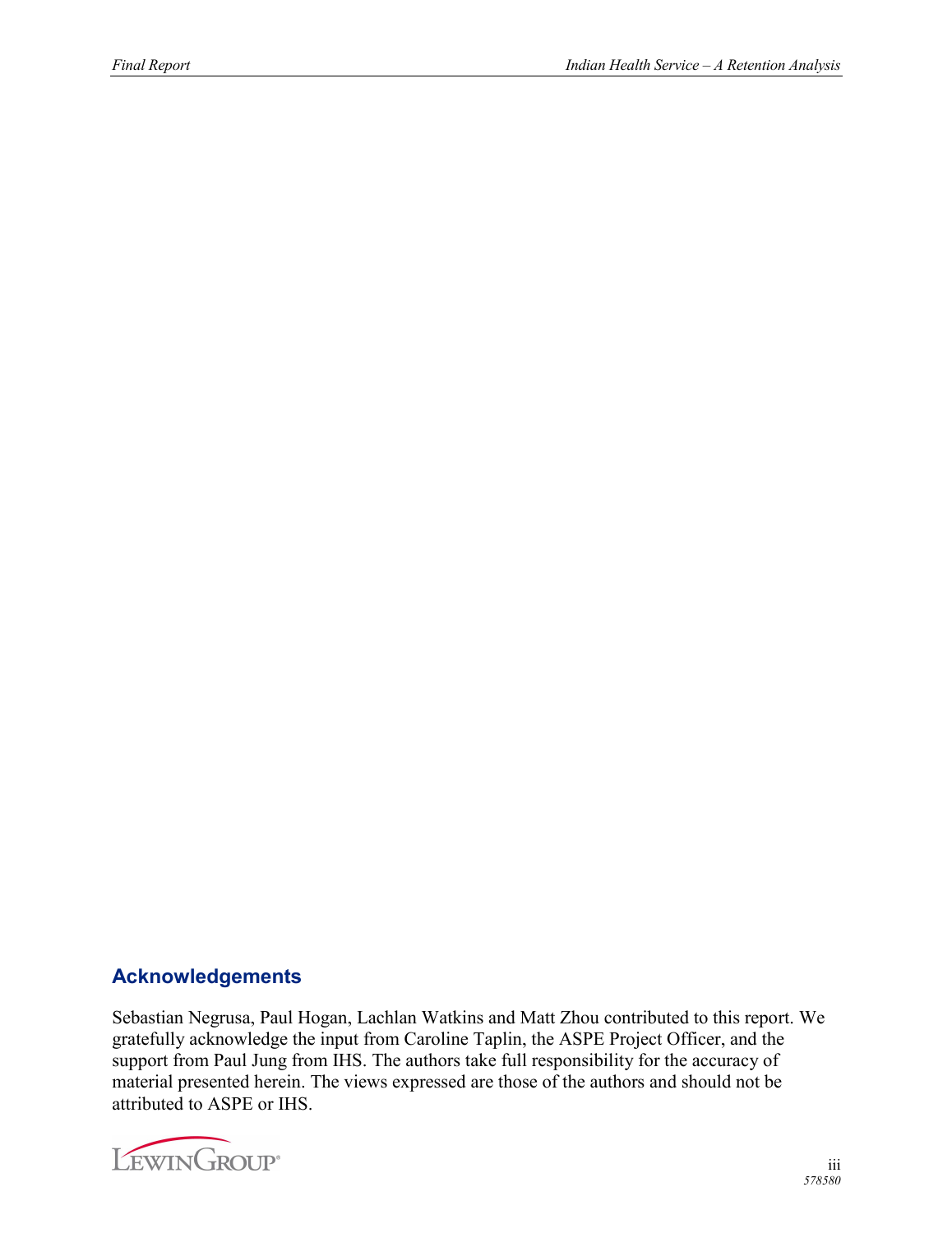#### <span id="page-4-0"></span>**Executive Summary**

In this study we analyze the retention patterns of medical providers who serve in Indian Health Service (IHS) under the Loan Repayment Program (LRP) and the Scholarship Program (SP). Our focus is on assessing whether providers participating in these incentive programs remain in Indian, Tribal and Urban (I/T/U) sites beyond their completion of service obligation with IHS. Higher retention rates in these sites in the post-obligation years would be a desirable outcome for IHS, as providers who remain in these areas to serve American Indian and Alaska Native populations contribute to the alleviation of provider shortages in these areas. Moreover, participants in the IHS programs who move out of I/T/U sites may relocate to other designated Health Professional Shortage Areas (HPSA) to serve populations that have needs similar to those of the populations served in I/T/U sites. Understanding retention and migration patterns of IHS program participants in I/T/U sites and HPSAs would provide valuable information to DHHS in its broad effort to address provider shortages in high need areas.

In two previous projects (Lewin, 2014; Lewin, 2016), we examined short- and long-term HPSA retention of providers who participated in the National Health Service Corps (NHSC) LRP and SP and compared their post-service retention with the retention of non-participants working in those areas, using data from the period 2000-2015. We employ a similar methodology in this study, while focusing on IHS program participants. We use IHS administrative records on providers participating in IHS LRP and SP between 2008 and 2016, as well as many data elements from the previous two studies to track the location of individual IHS providers in their post-program period.

For this study we create two analytic datasets by combining IHS administrative records with two provider-level datasets. The first provider dataset is a proprietary dataset, called Provider360 (P360), and it offers snapshots of virtually the entire universe of medical providers in the nation at given points in time. We use five such snapshots, one every year, between 2011 and 2015. The second dataset is based on CMS annual data on all providers billing Medicare between 2012 and 2015. With some limitations, both these datasets contain detailed and up-to-date information on the location where providers practice in any given year in these respective timeframes. Finally, to determine whether a given place of service is an I/T/U site or whether it is located in a HPSA, we combine the provider datasets with publicly available data on the list of HPSAs and I/T/U sites.

Using our analytic datasets, we construct the following retention variables:

- Serving in the same I/T/U site in the period after completion of IHS service obligation. This variable takes the value of 1 in the years when the IHS provider practices in the same location as during service, and 0 otherwise.
- **Example 1** Serving in any I/T/U site in the post-obligation period. This variable takes the value of 1 in the years when the provider serves in the same or any other I/T/U site after IHS obligation completion, and 0 otherwise.

To assess retention patterns of IHS participants in HPSAs, we follow the logic from Lewin (2014) and Lewin (2016) and construct these additional retention variables:

¡ Serving in a HPSA. This variable takes the value of 1 if the IHS provider serves in a HPSA county at a location that is not an I/T/U site, and 0 otherwise.

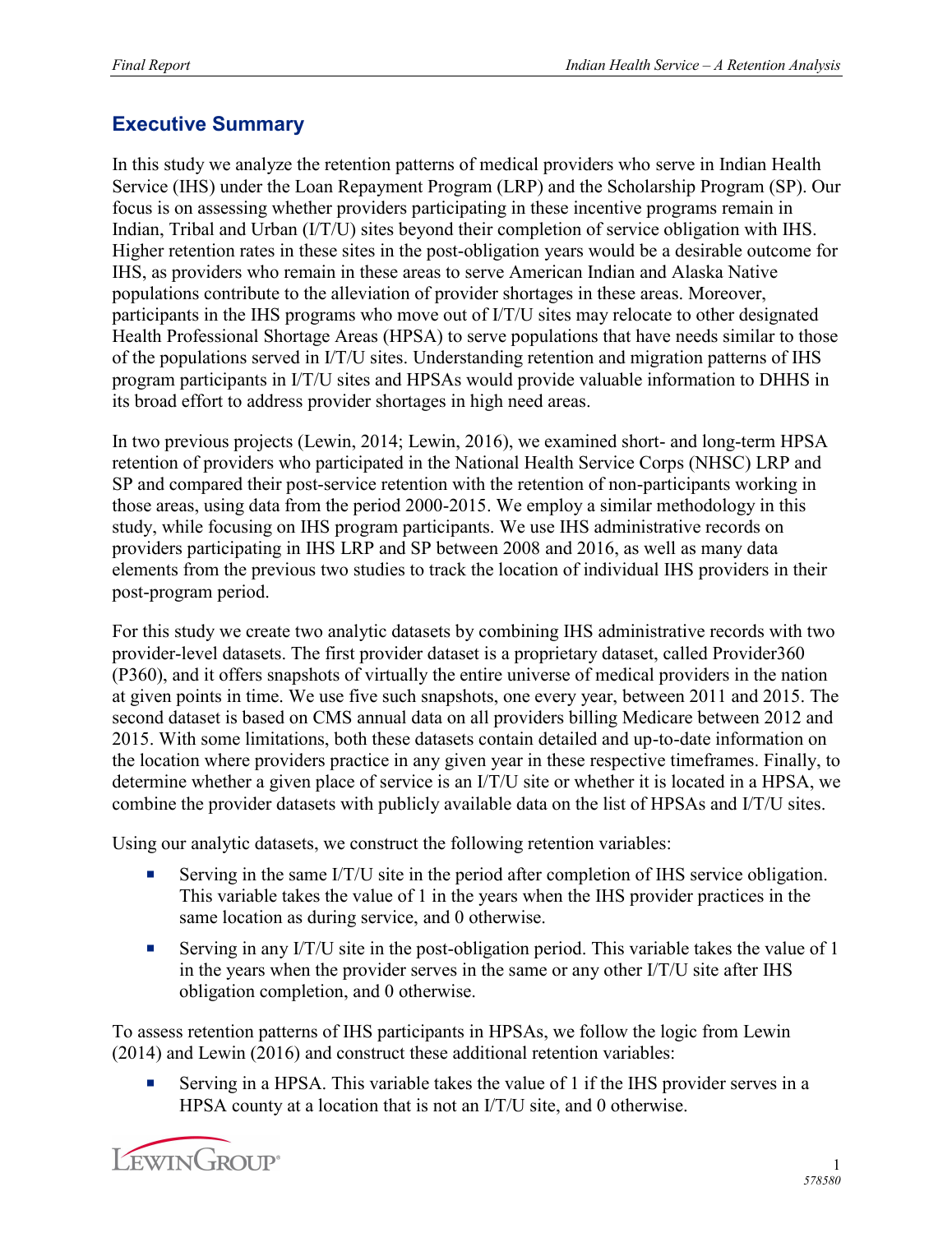We create these measures for providers who do not participate in IHS LRP or IHS SP, but the reference point is not the year when they left service, but the first year they appear in the analytic datasets. Using the above variables, we construct retention rates as the ratios between the number of providers in a location type (same I/T/U, any I/T/U, or HPSAs) and the total number of providers leaving IHS service in a given year. These rates are calculated one year after obligation completion, two years after obligation completion and so on. In the case of non-participants, the annual retention rates are calculated one year after providers are first observed in the data, two years after they are first observed in the data, and so on.

#### <span id="page-5-0"></span>**Post-Service Retention Analysis of IHS Program Participants**

In Figure ES.1 we show that about 81% of the IHS program participants serve in the same I/T/U site one year after completion of their service obligation. Their retention in the same site where they practiced while in IHS service remains high in the following years: 75% after 2 years, 65% after 3 years, while in the 4th year after obligation completion drops to about 50%. We find that some of the IHS participants who stop serving in the same site after obligation completion move in fact to other I/T/U sites, such that the retention of IHS participants in any I/T/U site is, respectively: 90%, 87%, 85% and 76% in each of the 4 years after obligation completion.





Focusing on non-participants, we note that in the first two years after they appear in the data, their retention rates are higher than the retention rates of participants, both in terms of retention in the same I/T/U site, as well as in terms of retention in any I/T/U sites. One year after we first observe non-participants in I/T/U sites, 90% of them are still in the same site, while 97% are in 'any I/T/U' site. The retention rates of non-participants drop faster than those of participants, such that by the 4th year since their first year, their retention rates are about the same as those of participants (77%). Note that IHS Program participants serve a minimum two year service obligation prior to this analysis measuring their retention. This finding of higher retention for non-participants is consistent with a conceptual framework we developed in Lewin (2014) for

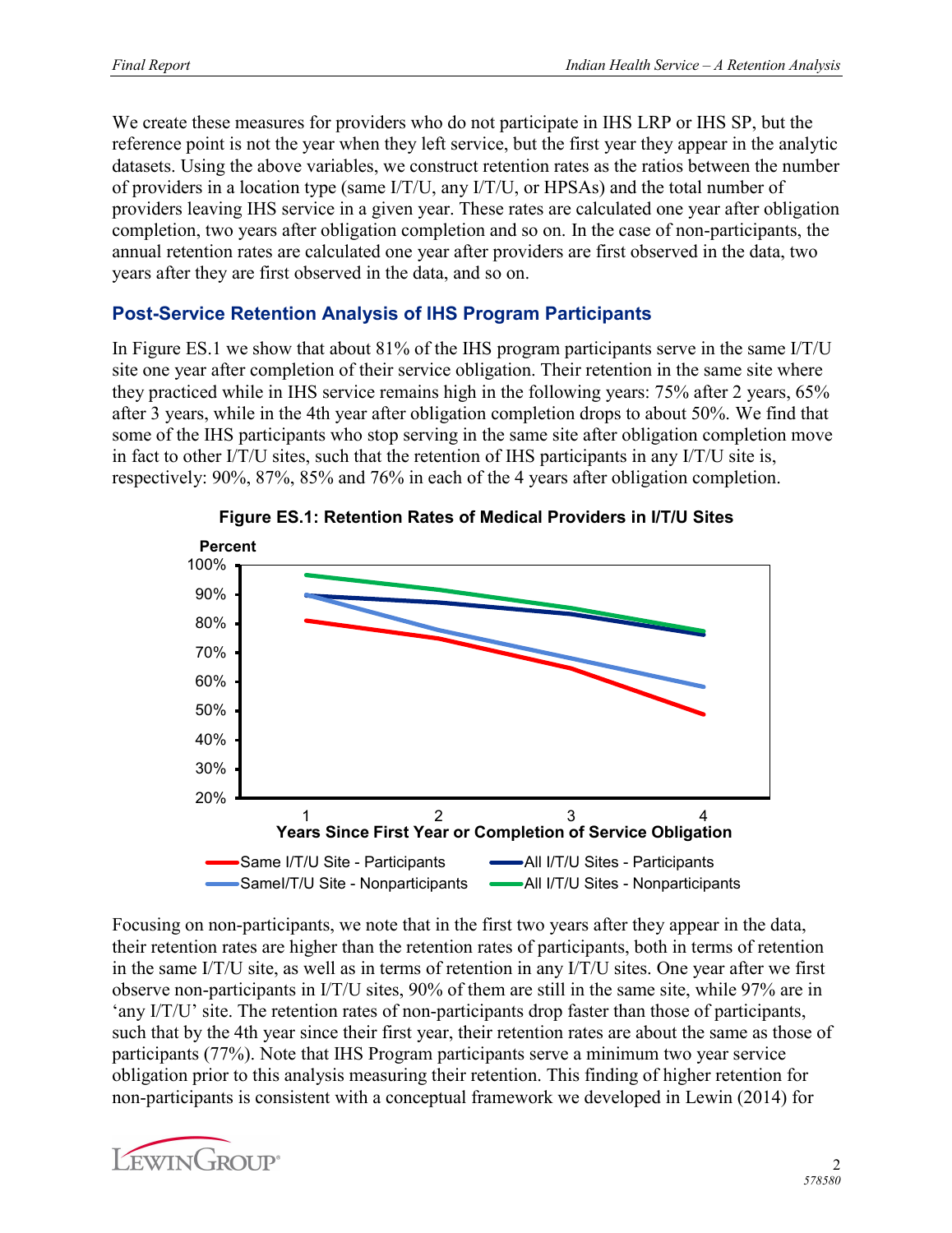the comparison between the retention of NHSC and non-participating NHSC providers. In brief, our conceptual framework yields the prediction that since (some, if not all) program participants are induced to serve in target areas (in this case, I/T/U sites) only as a result of the benefit award, these providers are on average less likely to remain in the target areas after completion of their program obligation than those providers who serve in the same areas without the program incentive. In addition, the retention profiles from Figure ES.1 follow the same pattern as those of non-NHSC participants from Lewin (2014), relative to the retention of participants: a higher retention differential in the first years, followed by a steeper decline in the retention of nonparticipants. Relative to non-participants, the retention of participants tends to stabilize after a few years since obligation completion.

In Figure ES.2 we present the retention rates of IHS participants in the same I/T/U site or in any I/T/U program by whether they participated in LRP or SP. It is noteworthy that the retention of LRP participants in the same I/T/U site is across-the-board lower than that of SP participants. While the difference is minimal in the first two years after obligation completion (about 2-3 percentage points), it becomes larger in the 3rd and 4th year after obligation completion. This gap can potentially be explained – at least in part - by the requirement that SP participants be American Indian/Alaska Natives (AI/AN). If they are choosing to complete their obligation in an I/T/U site that is closer to the community they grew up in, they may be more inclined than LRP participants to remain in the same site after obligation completion. Instead, LRP participants are not required to be AI/AN. Moreover, the retention differential in the further out years between SP and LRP participants helps explain the relatively steep decline in 'same I/T/U' retention of IHS participants in Figure ES.1.

However, despite the differences in the 'same I/T/U' retention between SP and LRP participants, the 'any I/T/U' retention rates are very close to each other for the two groups. This finding reflects higher migration rates across I/T/U sites for LRP participants relative to SP participants.



**Figure ES.2: Retention Rates of IHS Program Participants by Program**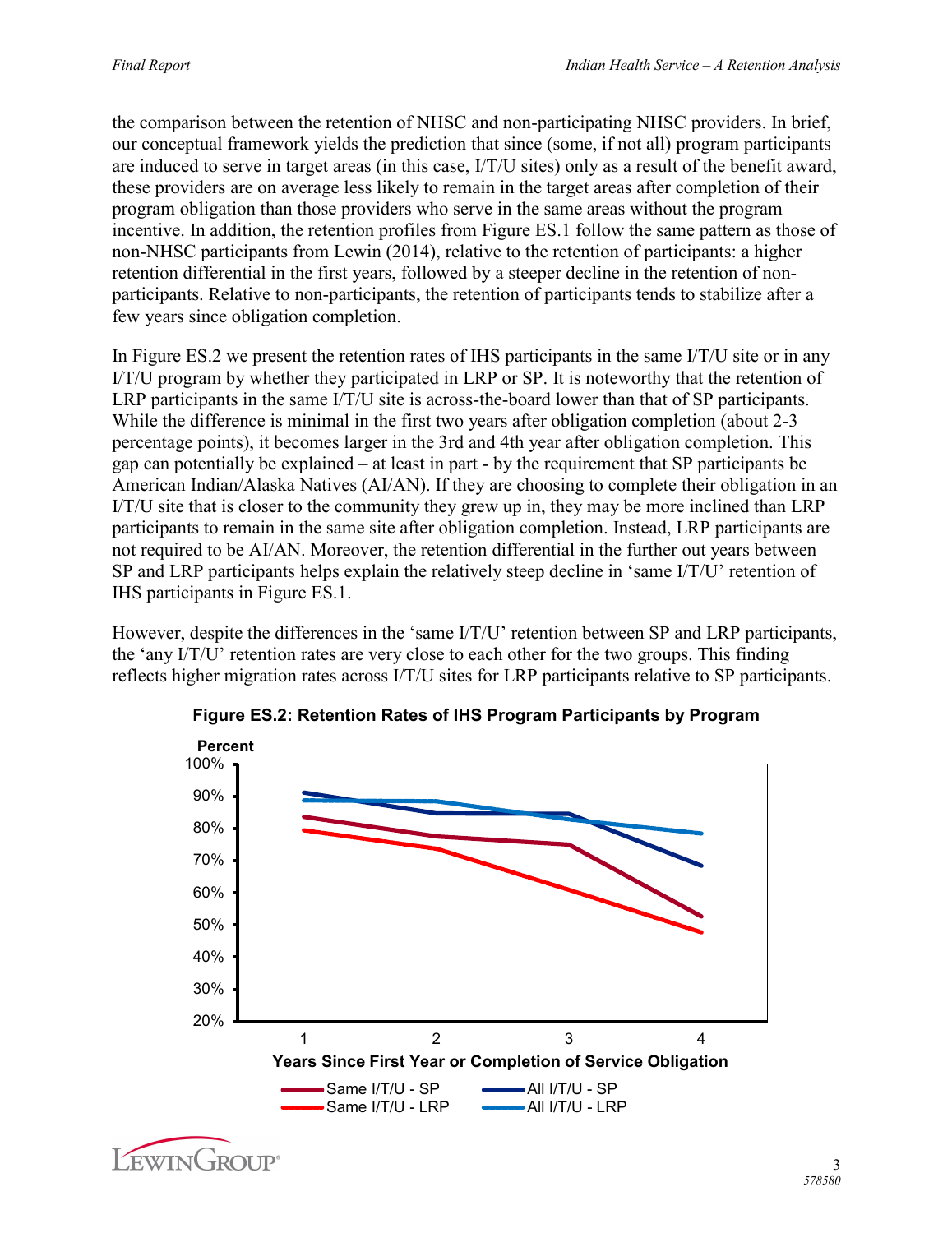Next we wanted to determine the extent to which the differences in retention from Figures ES.1 and ES.2 are explained by other relevant local characteristics. We collected publicly available information from the Census Bureau and the Bureau of Labor Statistics at the county level over the 2011-2015 period on the: unemployment rate, median household income, percent with high school diploma, percent over the age of 65, percent of minorities and total population. We then estimated regression models for the probability of being in the 'same I/T/U site' and 'any I/T/U site' for every year as a function of IHS program participation and these local area characteristics. We find that the regression-adjusted differences in retention are virtually the same as the unadjusted differences. This means that the local area characteristics do not serve to explain the unadjusted retention differences discussed above.

#### <span id="page-7-0"></span>**Sites with Higher Retention**

In order to determine which I/T/U sites are more successful than others, we conducted a retention by site analysis. While no clear patterns emerge from this analysis, it appears that retention of IHS program participants is more likely to be higher in sites that typically offer a larger array of services, adopted state-of-the-art procedures and medical technology, and/or are located in more urban or more easily accessible areas. These findings are consistent with the results from past literature on determinants of retention.

There are important data limitations in this retention by site analysis, so the results should be viewed with caution, as they only provide tentative evidence on the factors determining retention. These results represent a first step into a more in-depth retention analysis that should necessarily include more sites, and rely on more extensive information on the individual program participants, clinical practices, services offered and professional opportunities for providers in those sites

#### <span id="page-7-1"></span>**A Comparison with Previous Retention Results**

To our knowledge there are no similar post-obligation retention studies centered on IHS program participants. Lewin (2014) and Lewin (2016) focused on NHSC participants and their postobligation retention rates in HPSAs. In the case of NHSC, the retention rates in 'any primary care HPSA' ranged between 79% in the first post-service year to 68% in the 10th post-service year. For mental health HPSAs, the post-service retention in any HPSA was smaller (ranging between 67% and 56%).

However, these results are not directly comparable with the results from the current study, since the study population and the retention metrics are different: NHSC retention is measured at the HPSA level (since NHSC eligibility is tied to HPSAs), while IHS retention is measured at the I/T/U site level. To the extent that NHSC and IHS program participants are providers applying for similar incentives a more direct comparison would be between IHS and NHSC participants in I/T/U sites, and between IHS and NHSC participants in HPSAs.

In Lewin (2016) we conducted a comparison between NHSC participants in general and NHSC participants serving at some point during their obligation in an IHS site. The 'any HPSA' retention rates of NHSC participants serving in IHS sites ranged between 85% in the first postservice year and 68% in the out years. In this study we find that the NHSC profile of postobligation retention in any I/T/U sites shows a lower retention than that of IHS program

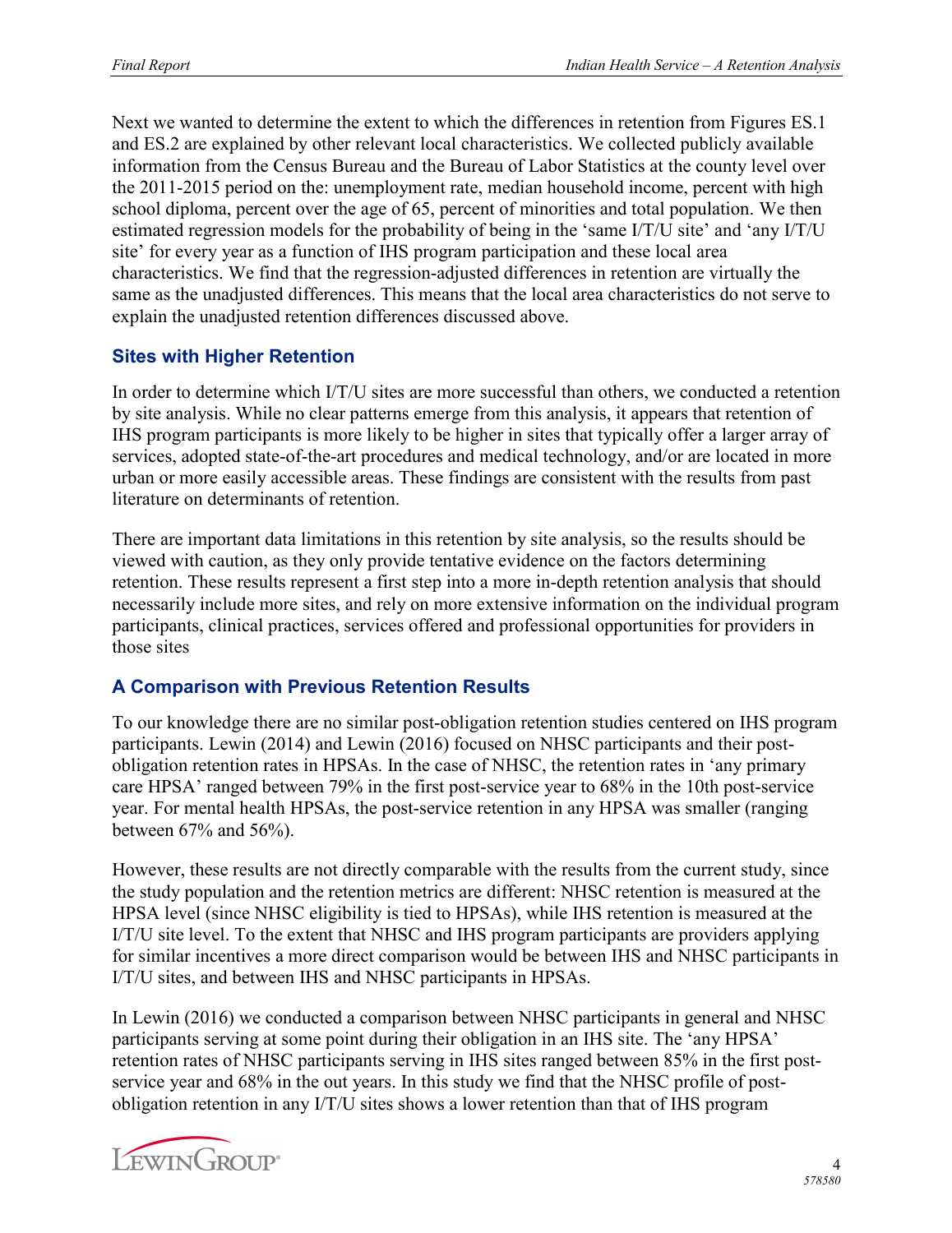participants. In the first year after obligation completion, about 61% of NHSC providers who served in I/T/U sites are still in I/T/U sites. The retention rate drops to 48% in the second postobligation year, and then to 44% and 38% in the third and fourth years.

We interpret the lower retention rates of NHSC participants in I/T/U sites as indicative of a lower preference to serve in these sites than that of IHS program participants. However, as explained in our conceptual framework, the fact that the NHSC program managed to attract in I/T/U sites providers who would not have gone there in the absence of the award is a measure of program success, not failure. The previous finding that NHSC participants who served in I/T/U sites have high retention rates in HPSAs, is consistent with the notion that although these providers have lower I/T/U retention rates (as we find in the current study), they still tend to serve in HPSAs, albeit to some extent, non-I/T/U HPSA locations.

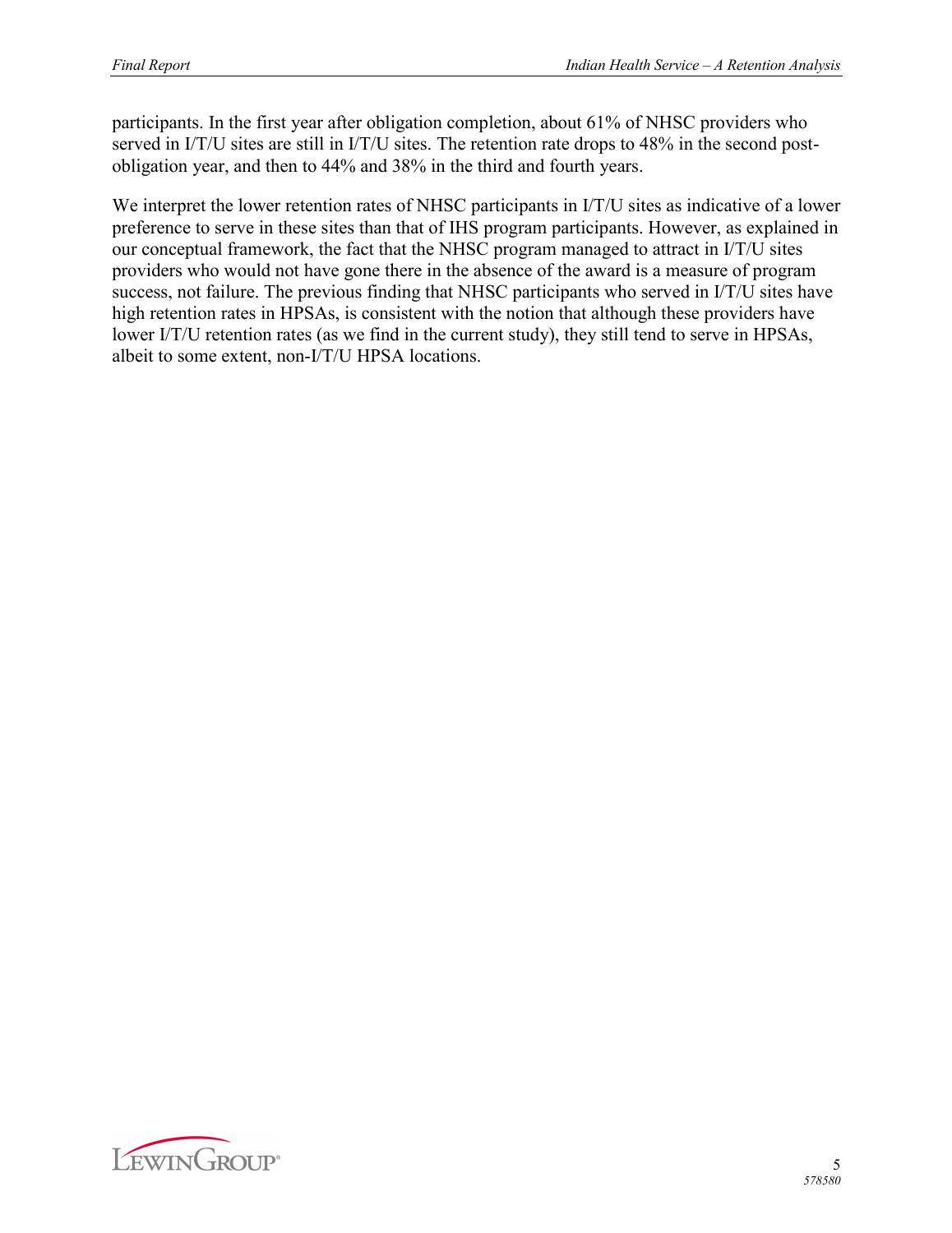#### <span id="page-9-0"></span>**I. Introduction**

This study is focused on the analysis of the retention patterns of medical providers who serve in Indian Health Service (IHS) under the Loan Repayment Program (LRP) and the Scholarship Program (SP). Our focus is on assessing whether providers participating in these incentive programs remain in Indian, Tribal and Urban (I/T/U) sites beyond their completion of service obligation with IHS. Higher retention rates in these sites in the post-obligation years would be a desirable outcome for IHS, as providers who remain in these areas (to presumably serve American Indian populations) contribute to the reduction of provider shortages in these areas without additional resources from IHS (in the form of LRP and SP). Moreover, participants in the IHS programs who move out of I/T/U sites may relocate to Health Professional Shortage Areas (HPSA) to serve populations that are similar to the populations served in I/T/U sites. Understanding retention and migration patterns of IHS program participants in I/T/U sites and HPSAs would provide valuable information to DHHS in its broad effort to address provider shortages in high need areas.

The main policy research questions that are addressed in this study are the following:

- What is the long term retention experience of participants IHS LRP and IHS SP?
- Does retention vary by provider type and discipline?
- ¡ By whether the participant is an American Indian or Alaska Native (AI/AN? (The participant must be an AI/AN to participate in the scholarship program but that is not a requirement for the Loan Repayment Program)
- **•** If participants are no longer practicing at an I/T/U facility, are they practicing in a HPSA?
- Can sites with especially good retention records be identified?
- How does the experience of these programs compare with that of the NHSC? Are there lessons to be learned from this comparison?

In this study we employ the same general methods as two earlier projects conducted by The Lewin Group (Lewin, 2014 and Lewin, 2016) that examined retention in the National Health Service Corps (NHSC). This analysis calls for the creation of longitudinal analytic datasets that permit the tracking of providers in the period after completion of their initial obligation with IHS.

Specifically, we create two datasets by combining IHS administrative records with two providerlevel datasets. The first provider dataset is a proprietary dataset, called Provider360 (P360), and it offers snapshots of virtually the entire universe of medical providers in the nation at given points in time. We use five such snapshots, one every year, between 2011 and 2015. The second dataset is based on CMS annual data on all providers billing Medicare between 2012 and 2015. Both these datasets contain detailed and up-to-date information on the location where providers practice in any given year in these respective timeframes. Finally, to determine whether a given place of service is an I/T/U site or whether it is located in a HPSA, we combine the provider datasets with publicly available data on the list of HPSAs and I/T/U sites.

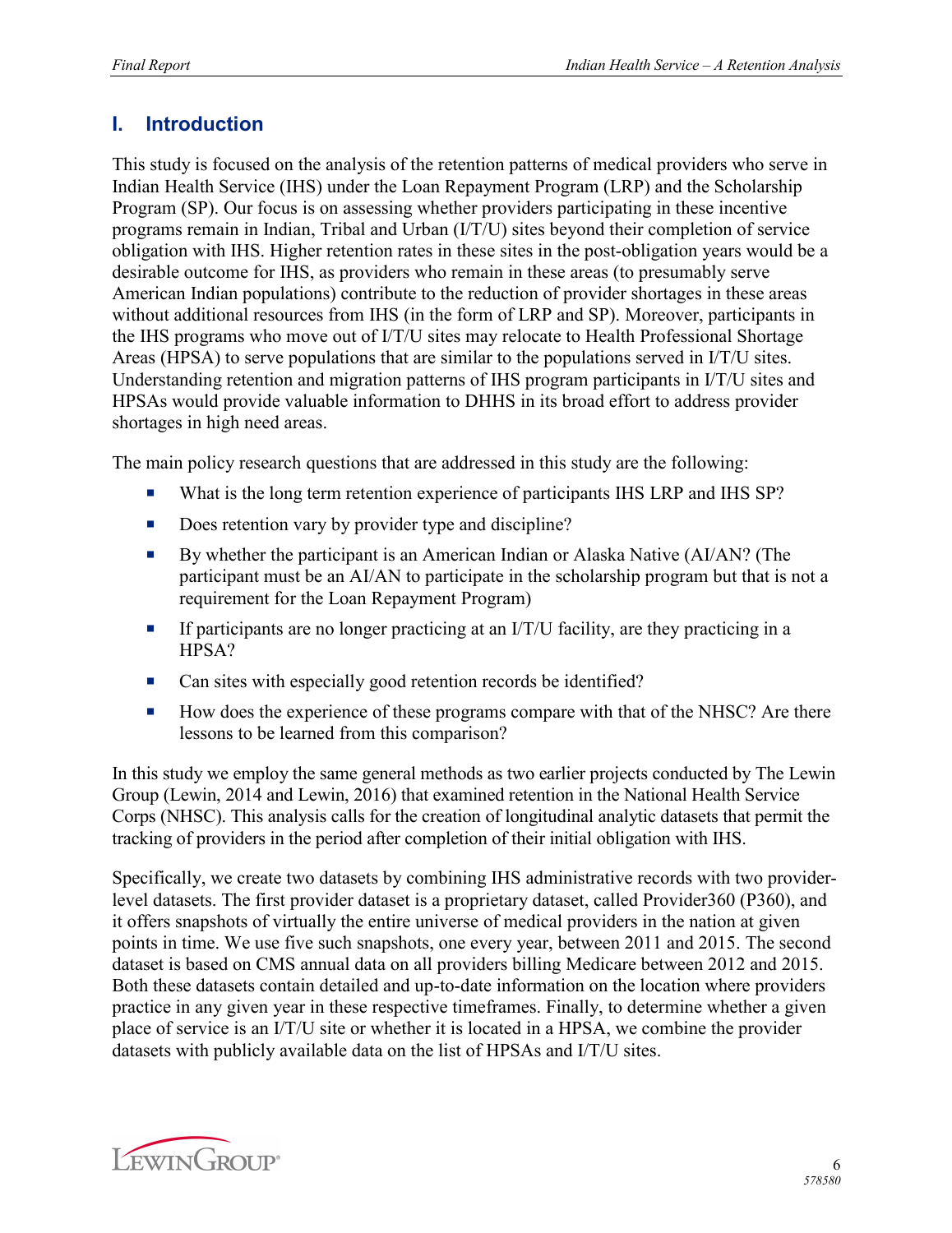These datasets allow us to construct annual descriptive measures of post-service retention in I/T/U sites by participation in the LRP and SP programs, geographical area, and specialty, as well as by a limited number of observable individual characteristics. These datasets also allow for the identification of NHSC participants serving in I/T/U facilities. We therefore compare the post-service retention of IHS participants with that of NHSC participants in I/T/U facilities (the same or any other such facility). We also construct retention profiles in I/T/U facilities for those providers that do not participate in either of the IHS or NHSC programs. In addition to our I/T/U sites retention analysis, we analyze the retention of all three groups of providers mentioned above (i.e., IHS participants, NHSC participants and non-participants) by tracing their location over time to determine the extent to which they continue to serve in HPSAs.

These retention analyses include physicians, but also non-physician health professions, like nurse practitioners (NP), physician assistants (PA), or dental care providers. Provider 360, as well as the other data set mentioned above, includes information on PAs, NPs and dental care clinicians.

The body of the report is organized as follows: in Chapter II we discuss the policy context and provide a description of the IHS SP and LRP programs, in Chapter III we present our data and methodology, in Chapter IV we present the main findings, while in Chapter V we provide a retention-by-site analysis. In Chapter VI we compare the retention profiles in I/T/U sites and HPSAs of IHS and NHSC program participants, and in Chapter VII we present our conclusions.

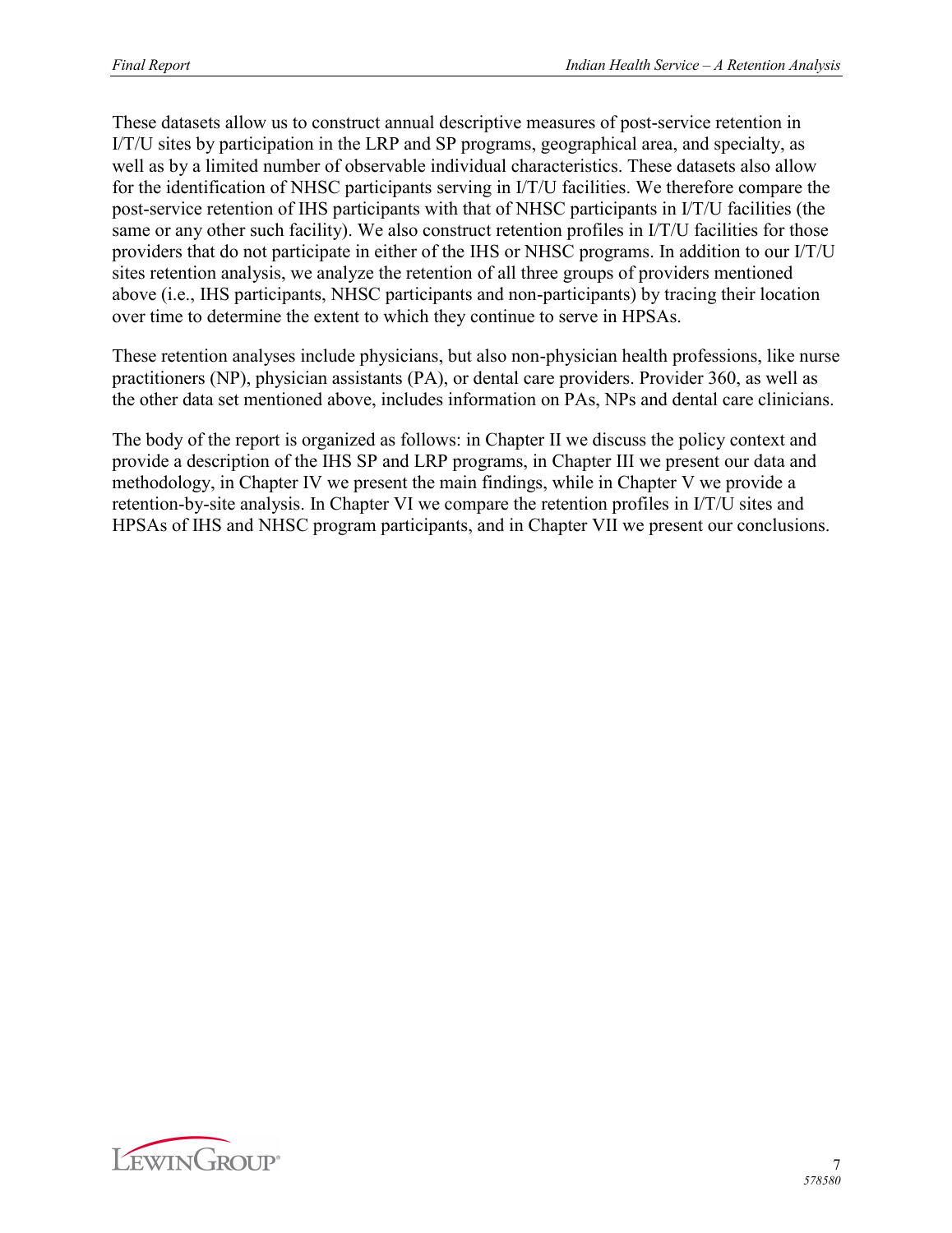#### <span id="page-11-0"></span>**II. Indian Health Service Programs**

Sustaining a sufficient workforce of skilled health professionals within I/T/U facilities has been a long-standing challenge. The Indian Health Service Scholarship and Loan Repayment Programs (LRP) were established as two approaches to address this challenge, offering financial incentives to participants in return for a period of obligated service. By analyzing post-obligation retention rates, this project provides evidence on the extent to which these programs have long-term effects on attracting providers to practice in Indian Territory, as opposed to serving as short-term solutions with a lower return on investment. In this chapter we provide more details about the two programs, in terms of benefit amounts, eligibility criteria, and conditions for a contract extension.

#### <span id="page-11-1"></span>**A. IHS Scholarship Program**

The IHS Scholarship Program began providing scholarship support to AI/AN students to pursue health profession careers in 1978. Over time, the program has grown to support, educate and place health care professionals within medically underserved Indian health programs throughout the continental United States and Alaska. Since its inception, the IHS SP has offered awards to about 7,000 AI/AN students. Some of them pursued their health profession careers at IHS sites, while others returned to serve in Tribally-operated programs.

The program provides financial support in exchange for a minimum two-year service commitment within an Indian health program in a health professional discipline of choice. IHS offers three scholarships for AI/AN students in order to educate and train health professionals to staff Indian health programs:

- **Preparatory Scholarship** Provides financial aid to qualified AI/AN undergraduate students. Recipients must be members or descendants of federally recognized, staterecognized or terminated Tribes enrolled in preparatory courses or prerequisite courses leading to enrollment in an eligible health professions degree program.
- **Pre-Graduate Scholarship** Provides financial aid to qualified AI/AN undergraduate students. Recipients must be members or descendants of federally recognized, staterecognized or terminated Tribes enrolled in courses leading to a bachelor's degree in pre-medicine, pre-dentistry, pre-podiatry and other subjects needed by the Indian health programs.
- **Health Professions Scholarship** Provides financial aid to qualified AI/AN undergraduate- and graduate-level students. Recipients must be members of federally recognized Tribes and enrolled in an eligible health profession degree program. In exchange for financial aid, scholarship recipients agree to fulfill a service commitment in full-time clinical practice upon completion of their academic or post-graduate clinical training.

The IHS Scholarship Program provides financial aid covering tuition, required fees and other educational and living expenses. IHS makes direct payment to the school attended by the program recipient, covering tuition and required fees for the academic year. Summer school is excluded unless specifically requested and approved in advance.

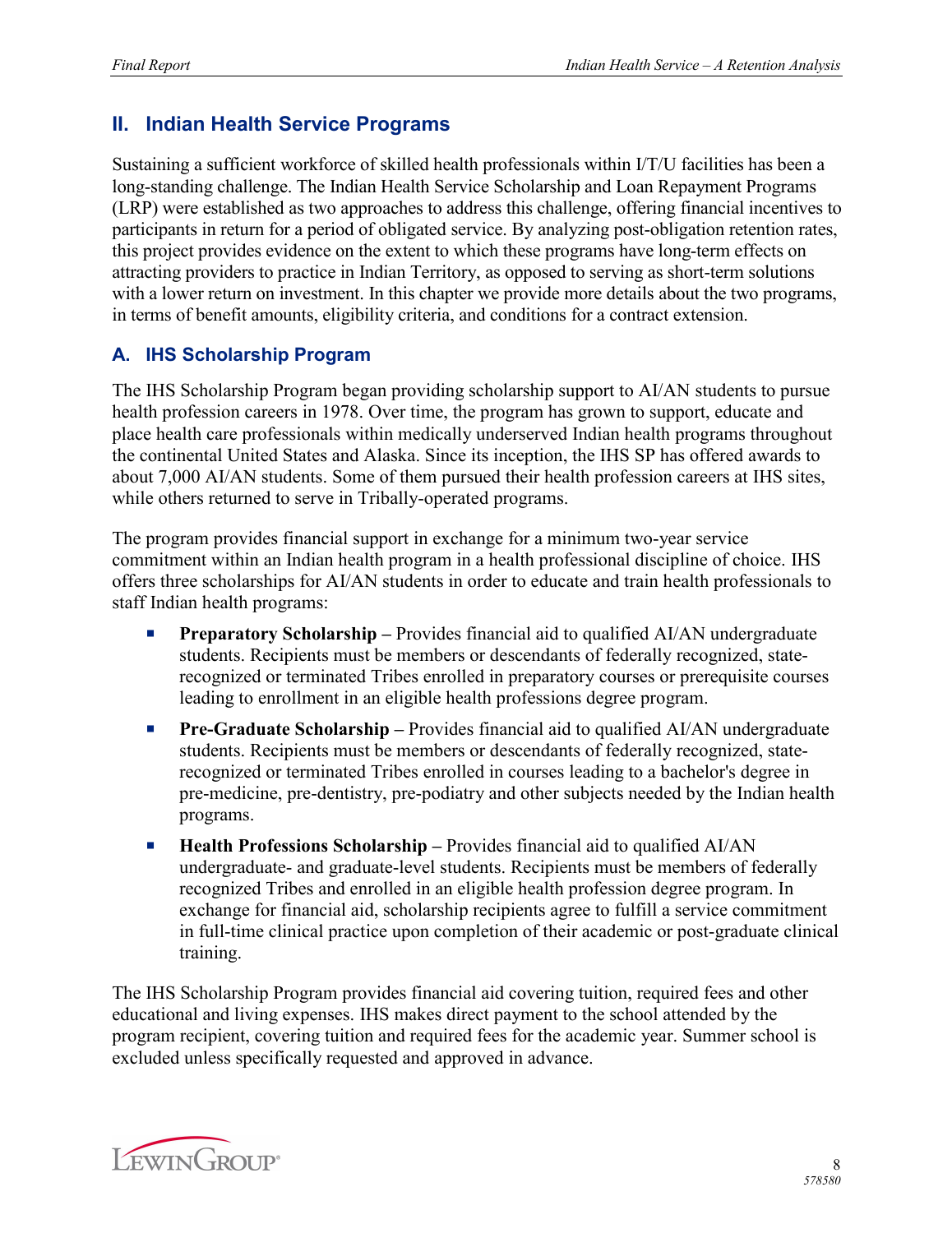IHS also provides a monthly stipend of no less than \$1,500/month to assist recipients in covering living expenses. Stipends are distributed beginning in August and are paid at the end of each month. Preparatory and Pre-Graduate scholarship recipients receive a stipend for a 10-month period while Health Professions scholarship recipients receive a stipend for 12 months. In addition, IHS includes a one-time payment for educational expenses as part of a first stipend deposit. This payment covers:

- School-required books, laboratory expenses, dental/medical/optometric/podiatric/ nursing equipment and other miscellaneous educational expenses.
- **Tutorial services \$400 (full time) or \$200 (part time) to assist with tutorial services or** licensure/board certification preparatory classes.
- \$300 to offset travel expenses to and from school for the year.
- \$35 to offset the expense for a post office box rental.

The IHS Scholarship Program awards scholarships based on a 100-point ranking system divided among three categories:

- *Academic Performance* (40 points) Performance is based on official transcripts. A minimum 2.0 cumulative GPA is required.
- *Faculty/Employer Evaluations* (30 points) the evaluators assess the candidate's education and work achievements, interpersonal skills and overall potential, and how those qualities translate into a successful career as an Indian health professional.
- **•** *Applicant Essays* (30 points) the essays provide the applicants with an opportunity to explain the reason(s) why they are applying for a scholarship, what their career goals are, and how these career goals will help to meet the needs of AI/AN. The essays weigh heavily toward the applicants' ranking and are based on how well they are written and how well candidates express their career goals and desire to serve Native communities.

The cumulative score is then used to rank all applicants applying in the same degree program. Priority is given to applicants with the earliest projected graduation date.

It is the responsibility of the scholarship recipients to maintain their enrollment status as a fulltime, or part-time students throughout the academic year and to be in good academic standing at all times. This means maintaining a minimum 2.0 GPA. Recipients must also report on their academic program progress and immediately report any problems or changes in academic status to their Program Analyst.

#### <span id="page-12-0"></span>**B. IHS Loan Repayment Program**

The IHS LRP was created to support the mission of IHS while providing dedicated Indian health professionals with a financial incentive to serve in areas with AI/AN communities. An LRP award provides \$20,000 per year toward the repayment of health profession education loans. In exchange for this support, IHS LRP award recipients agree to serve at an Indian health facility identified as having a staffing need. The typical LRP contract is two years.

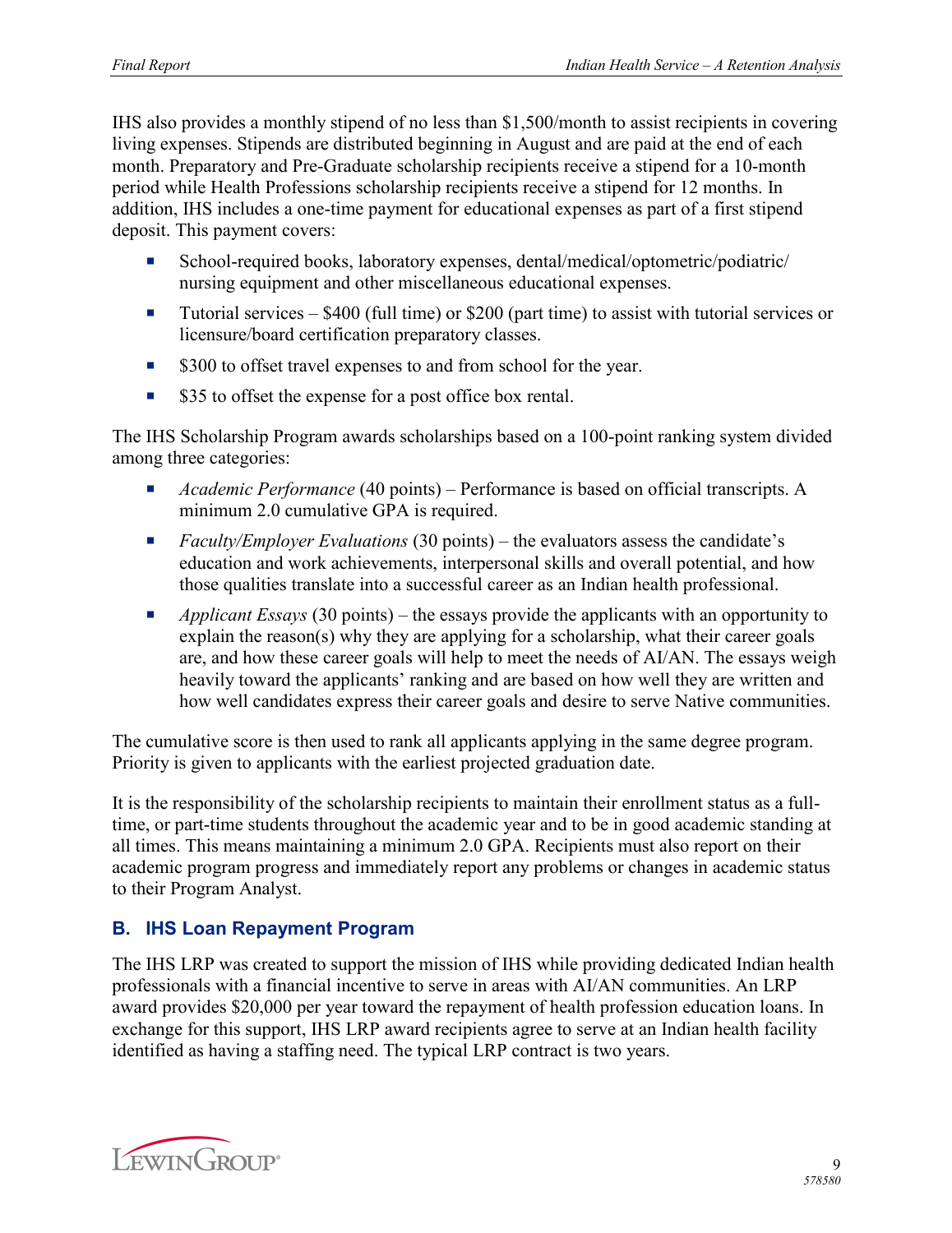Importantly, LRP participants are eligible to extend their contract annually beyond their initial two-year obligation period, until their qualified student debt is paid. This creates substantial incentives for providers to extend their contract. It is also likely that it increases the probability of eligible candidates to submit an application.

There is a great deal of anecdotal evidence that many health professionals would initially enter the program only because of the financial incentives offered by the program. Once immersed in the community and realizing the extent of professional rewards offered in these locations, many of those providers tend to spend their entire careers working in Indian health. In this project we attempt to shed more light on this hypothesis.

There is a broad array of disciplines that make the applicant eligible to apply for an LRP award including advanced practice nurse, behavioral health, dentistry, nursing, optometry, pharmacy, physical rehabilitation and other health professions, including nutritionists and dietitians.<sup>[1](#page-13-0)</sup> Applications are received between October 1 and August 15, and then are evaluated monthly beginning in January, or as soon as funds become available. AI/ANs who are members of federally recognized Tribes, or IHS Scholarship Program recipients receive priority consideration for an LRP award. IHS Scholarship Program recipients need to submit proof that they have fulfilled their service commitment under the Scholarship Program.

<span id="page-13-0"></span> $\overline{a}$ <sup>1</sup> More details on the discipline that qualify for LRP are available at: [https://www.ihs.gov/loanrepayment/lrpbasics/eligiblehealthprofessions/.](https://www.ihs.gov/loanrepayment/lrpbasics/eligiblehealthprofessions/)

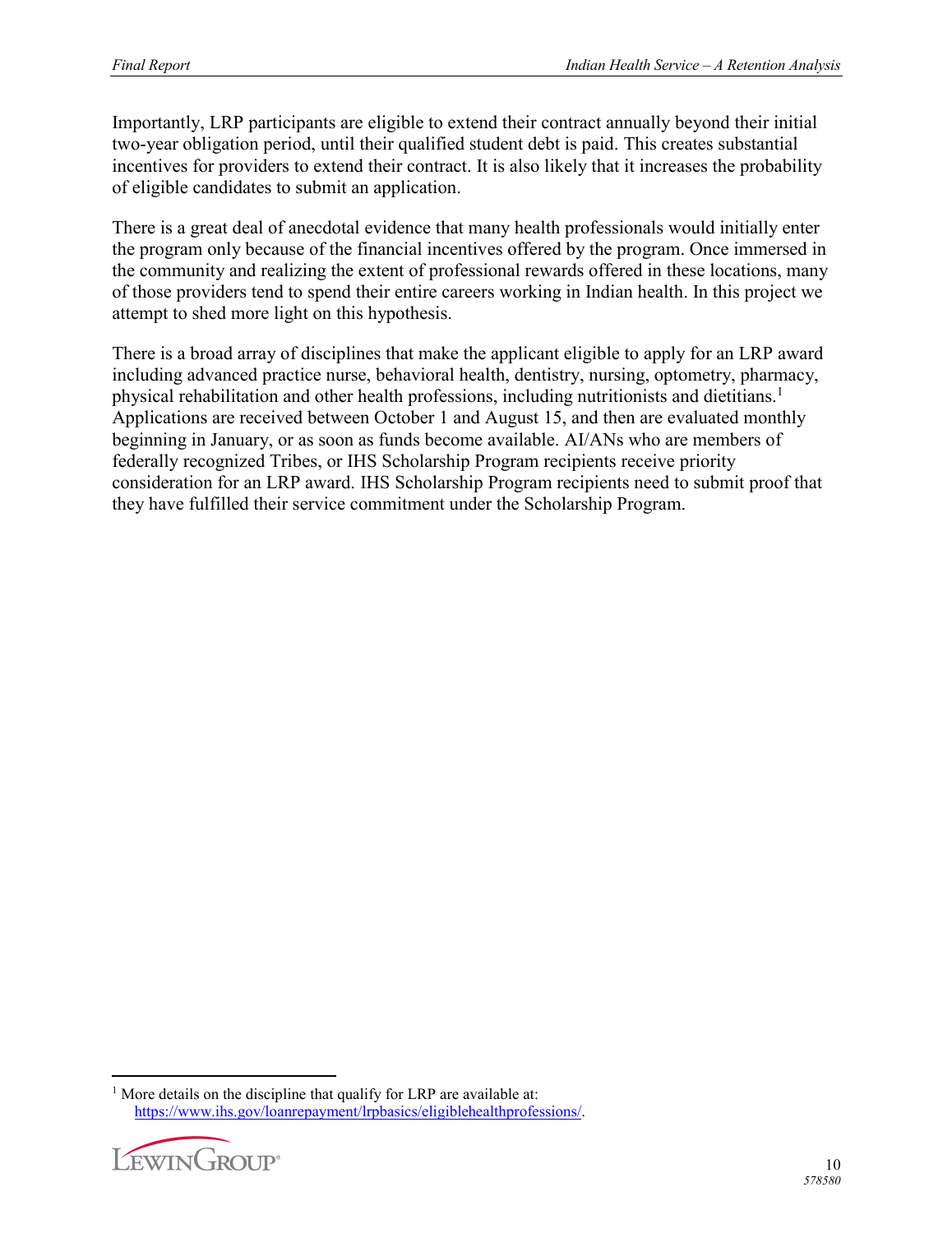## <span id="page-14-0"></span>**III. Data and Methodology**

Our empirical approach follows two main steps. First, we construct retention profiles in I/T/U sites for IHS participants and non-participating providers serving in I/T/U sites. Second, we compare the retention rates of participants and non-participants to determine whether there are differences between these two categories, and to understand what the potential explanations for these differences are. The comparative analysis is descriptive in nature, while the analysis aimed at understanding and quantifying the factors behind these differences relies on a regression approach.

#### <span id="page-14-1"></span>**A. Data**

In this section we provide a detailed description of the analytic datasets we create for this study.

In the IHS administrative data we received for this project, spanning the period between 2008 and 2016, we identified a number of 3,011 unique program participants serving under program obligation in any year of this period. We dropped IHS SP providers who had a program status code of "No Support" or "Declined Support", and kept only individuals who had a program status of "Full Support" for at least one year in this timeframe. This brought down the number of IHS participants to 2,683 providers – 1,345 LRP participants and 1,338 SP participants.

As in our previous work, we attempt to identify in P360 as many program participants as possible by first, middle, last name and other individual characteristics that are available in both P360 and the administrative IHS data, such a year of graduation from medical school and date of birth. As shown in Table III.1, of the 2,683 IHS participants we identify in P360 a number of 646 LRP participants and a number of 565 SP participants in P360 (for a total of 1,211 unique program participants). We also identify 5,670 providers working in I/T/U sites in 2011, the first year of available data from P360. A number of additional 348 non-participants appear in the P360 data in 2012, 453 in 2013, 216 in 2014 and 292 in 2015, for a total of unique 6,979 individual providers working in the I/T/U sites where we found IHS program participants.

| <b>Year of Obligation</b> |                | <b>IHS Administrative Data</b> | <b>Identified in P360</b> |                |                         |  |
|---------------------------|----------------|--------------------------------|---------------------------|----------------|-------------------------|--|
| <b>Completion</b>         | <b>IHS LRP</b> | <b>IHS SP</b>                  | <b>IHS LRP</b>            | <b>IHS SP</b>  | <b>Non-Participants</b> |  |
| 2006                      | 1              | 0                              | ٠                         | $\blacksquare$ |                         |  |
| 2008                      | 204            | 129                            | 93                        | 60             |                         |  |
| 2009                      | 257            | 105                            | 132                       | 47             | ۰                       |  |
| 2010                      | 139            | 126                            | 52                        | 53             |                         |  |
| 2011                      | 178            | 88                             | 89                        | 37             | 5,670                   |  |
| 2012                      | 235            | 147                            | 118                       | 59             | 348                     |  |
| 2013                      | 176            | 140                            | 85                        | 62             | 453                     |  |
| 2014                      | 101            | 151                            | 60                        | 62             | 216                     |  |
| 2015                      | 41             | 160                            | 17                        | 59             | 292                     |  |
| 2016                      | 8              | 292                            | $\overline{0}$            | 126            |                         |  |
| Missing                   | 5              | $\Omega$                       |                           |                |                         |  |
| All                       | 1,345          | 1,338                          | 646                       | 565            | 6,979                   |  |

| Table III.1: Number of IHS Participants in Administrative Data and P360 Data |  |  |
|------------------------------------------------------------------------------|--|--|
|                                                                              |  |  |

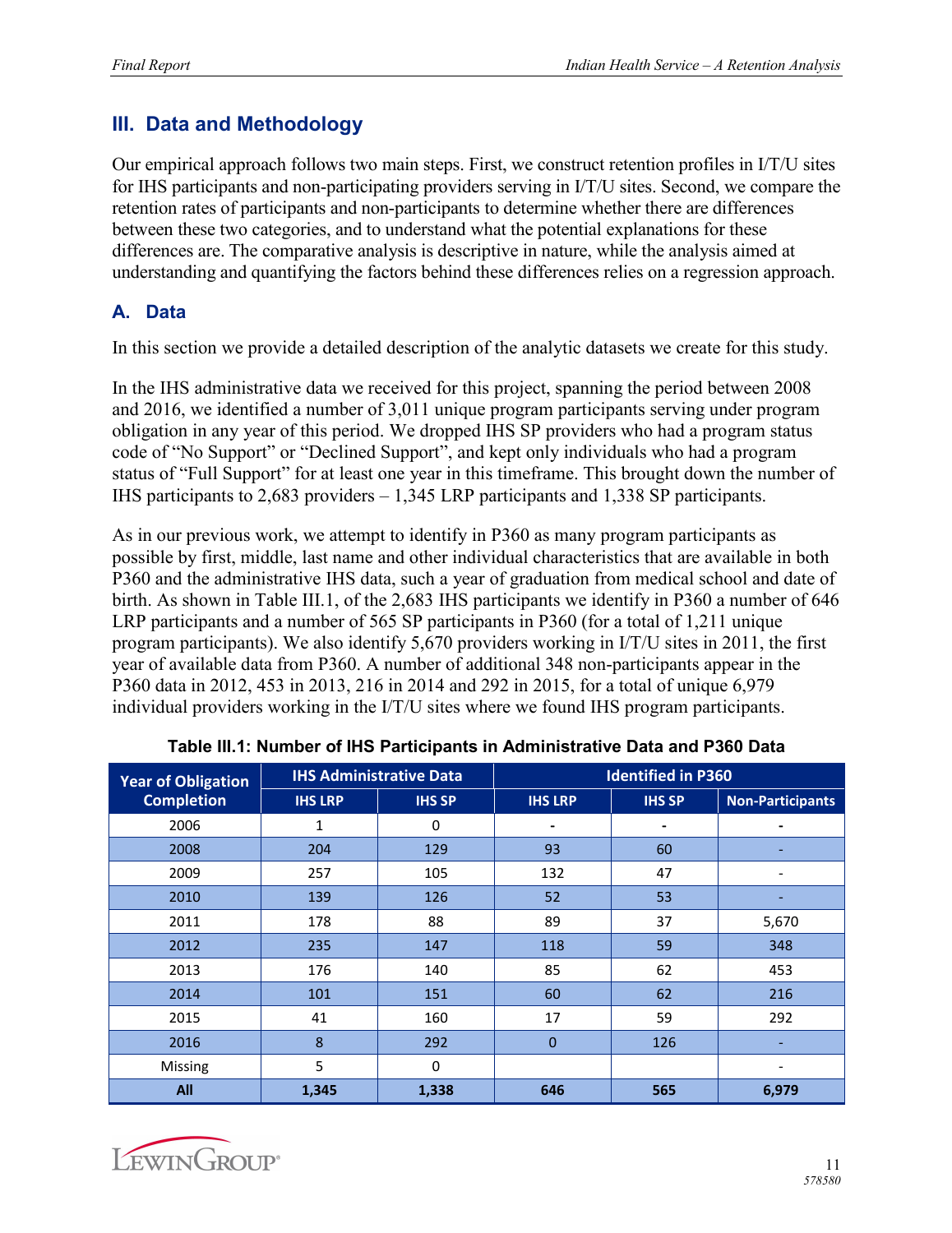P360 is a dataset that offers a comprehensive perspective of the population of medical providers in the nation at a given point in time. It is updated at relatively regular intervals, such that although it is not meant to be a truly longitudinal dataset, it allows one to track most providers over time from one extract to another. For the purposes of this study we assemble five extracts, one from each year between 2011 and 2015.

It is important to note that although the IHS administrative data includes the site name where providers serve during their service obligation, it lacks the actual address of the site. This poses a complication, as P360 includes the actual address where providers practice, rather than the name of the site. As of May [2](#page-15-0)017, there were 825 unique I/T/U sites.<sup>2</sup> Using a number of matching criteria, we were able to identify in P360 data 292 of these addresses. However, since the number of IHS program participants serving in these 292 sites is lower than the total number of IHS participants we identify in P360, we flag as I/T/U sites those facilities where we observe IHS participants in their last year of obligated service. We thus end up with a total of 629 unique I/T/U site addresses over the 2011-2015 period. The non-participating providers from Table III.1 are the providers who serve in these sites.

Given that the number of medical providers serving in I/T/U sites across the country is about 15,000 in every year, $3$  we appear to under-count the number of non-participating providers identified in P360. This could be because of two reasons. First, P360 may not do a good job identifying provider categories such as registered nurses, pharmacists or technicians. Second, our lower number of non-participants is potentially the result of not using all I/T/U 825 sites, but only the 629 sites where we identified IHS program participants.

Another potential limitation comes from the possibility that some of the non-participants serving in I/T/U sites are in fact IHS participants that we fail to identify in our P360 data. As such, these true IHS participants are erroneously flagged as non-participants. However, we believe this is unlikely to be the case, given our matching criteria across the IHS and P360 datasets. It is more likely the case that those IHS participants we cannot identify in P360 are simply not captured in P360.

Also, although P360 does not identify providers strictly by NPI (the national provider identifier) - but by a combination of individual information, including first name, last name, and NPI – it is likely that providers without an NPI are less likely to be recorded in P360. As discussed in Chapter II, virtually the entire spectrum of provider disciplines is eligible for practicing in IHS sites, as well as participating in IHS programs. In many cases, such as social work or nurse midwifery, providers do not have an NPI and therefore are less likely to show up in P360.

In Table III.2 we provide a breakdown of IHS participants and non-participants by provider type using P360 data. The distribution of provider types is similar across the three groups. One exception is dentists, who represent about 12% in the sample of IHS LRP and SP participants, while in the sample of non-participants, they represent only 6%. Also, physicians represent 13% of the LRP sample, 14% of the SP sample, while in the sample of non-participants they represent a slightly higher fraction, of 16%.

<span id="page-15-1"></span><sup>3</sup> Available at: [https://www.ihs.gov/careeropps/index.cfm/healthprofessions.](https://www.ihs.gov/careeropps/index.cfm/healthprofessions)



<span id="page-15-0"></span> $\overline{a}$ <sup>2</sup> Available at: [https://www.ihs.gov/locations/.](https://www.ihs.gov/locations/)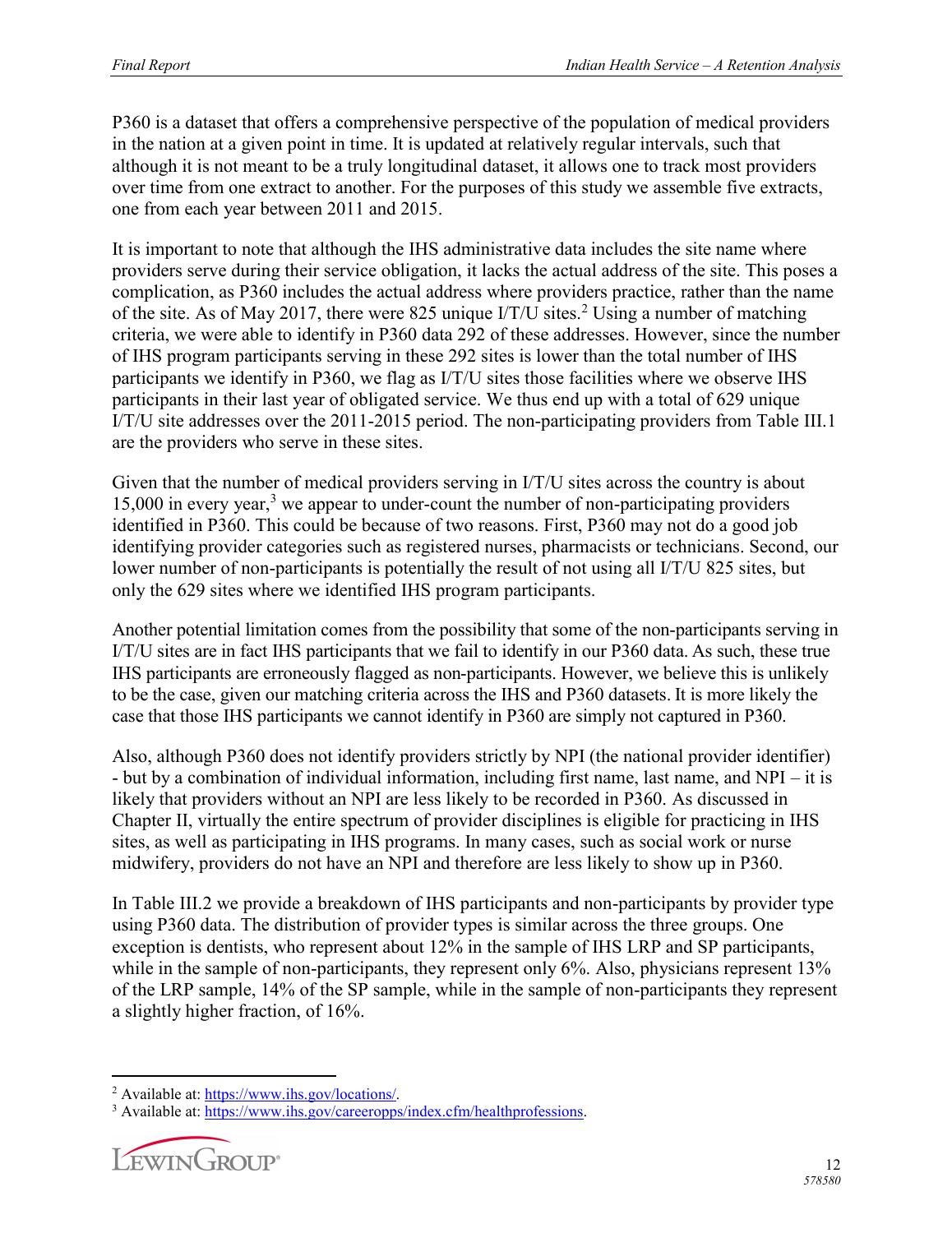|                      | <b>IHS Participants</b> |               |                             |
|----------------------|-------------------------|---------------|-----------------------------|
| <b>Provider Type</b> | <b>IHS LRP</b>          | <b>IHS SP</b> | <b>Non-IHS Participants</b> |
| Physician            | 81                      | 77            | 1,086                       |
| <b>NP</b>            | 25                      | 33            | 367                         |
| PA                   | 18                      | 40            | 229                         |
| <b>Dentist</b>       | 75                      | 65            | 398                         |
| Other<br>447         |                         | 350           | 4,899                       |
| All                  | 646                     | 565           | 6,979                       |

#### **Table III.2: Distribution of IHS Participants and Non-Participants by Provider Type**

We construct an alternative analytic file using publicly available provider-level data from a dataset made available by CMS.<sup>[4](#page-16-0)</sup> This dataset has annual extracts over the period between 2012 and 2015 and it includes all providers who bill Medicare in a given year. We follow the same steps as in the case of the P360 file in an attempt to identify IHS program participants in this Medicare provider-level dataset.

In Table III.3 we present the number of IHS participants that we were able to identify in the Medicare data. Given that many IHS participants are providers that do not bill Medicare, it is not surprising that the number of providers identified in the Medicare data is lower than the number of participants identified in P360.

| <b>Year of Obligation</b><br><b>Completion</b> | <b>IHS LRP</b> | <b>IHS SP</b> |
|------------------------------------------------|----------------|---------------|
| 2008                                           | 26             | 11            |
| 2009                                           | 30             | 12            |
| 2010                                           | 13             | 11            |
| 2011                                           | 18             | 12            |
| 2012                                           | 19             | 17            |
| 2013                                           | 28             | 17            |
| 2014                                           | 15             | 20            |
| 2015                                           | 6              | 26            |
| 2016                                           | $\overline{2}$ | 35            |
| All                                            | 157            | 161           |

#### **Table III.3: Number of IHS Participants in Medicare Provider Data**

<sup>4</sup> Available at: [https://www.cms.gov/research-statistics-data-and-systems/statistics-trends-and-reports/medicare](https://www.cms.gov/research-statistics-data-and-systems/statistics-trends-and-reports/medicare-provider-charge-data/physician-and-other-supplier.html)[provider-charge-data/physician-and-other-supplier.html](https://www.cms.gov/research-statistics-data-and-systems/statistics-trends-and-reports/medicare-provider-charge-data/physician-and-other-supplier.html)



<span id="page-16-0"></span> $\overline{a}$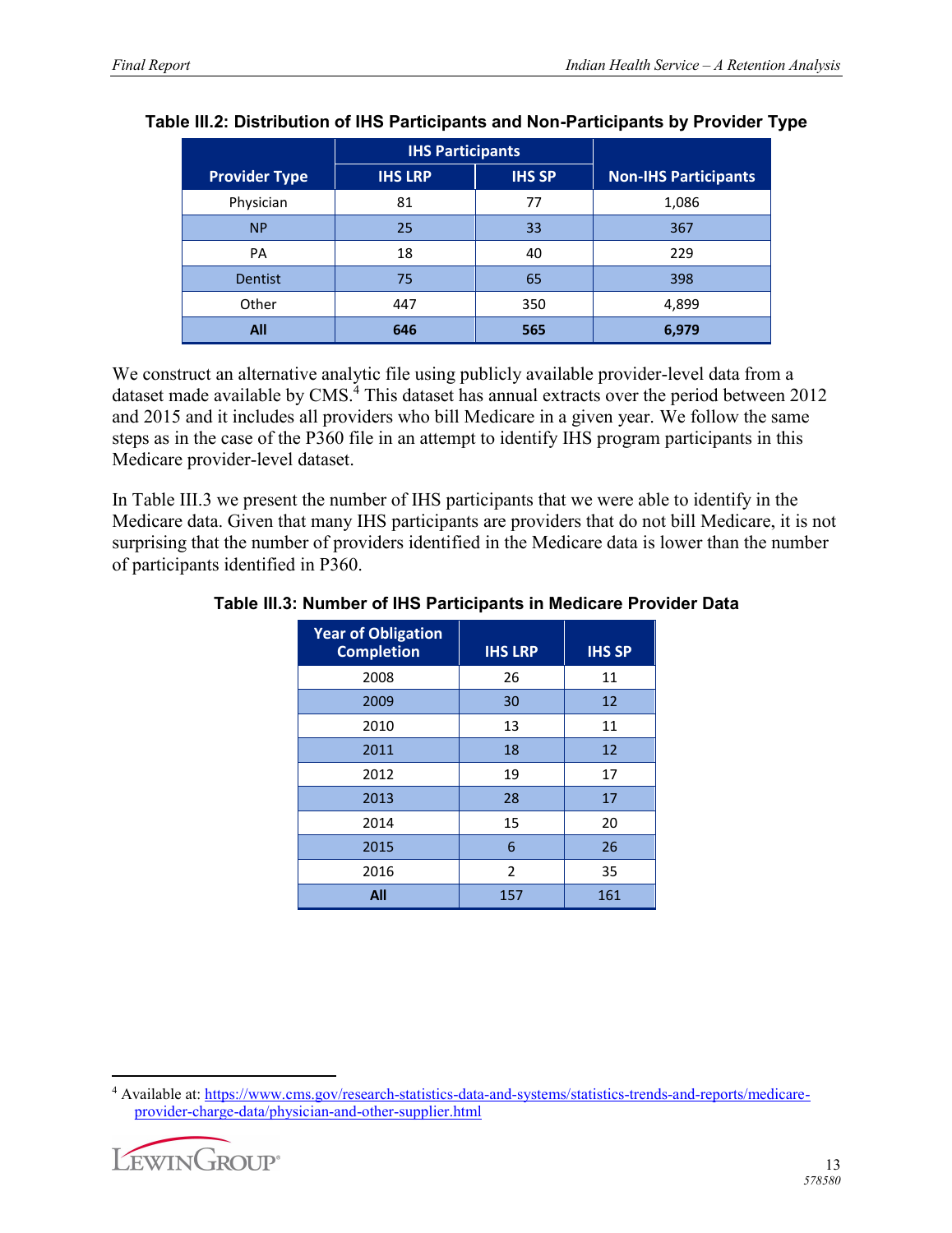#### **B. Retention Measures**

Using our analytic datasets, we construct the following retention variables:

- Serving in the same I/T/U site in the period after completion of IHS service obligation. This variable takes the value of 1 in the years when the IHS provider practices in the same location as during service, and 0 otherwise.
- Serving in any I/T/U site in the post-obligation period. This variable takes the value of 1 in the years when the provider serves in the same or any other I/T/U site after IHS obligation completion, and 0 otherwise.

To assess retention patterns of IHS participants in HPSAs, we follow the logic from Lewin (2014) and Lewin (2016) and construct these additional retention variables:

 Serving in a HPSA. This variable takes the value of 1 if the IHS provider serves in a HPSA county at a location that is not an I/T/U site, and 0 otherwise.

We create these measures for providers who do not participate in IHS LRP or IHS SP, but the reference point is not the year when they left service, but the first year they appear in the analytic datasets. Using the above variables, we construct retention rates as the ratios between the number of providers in a location type (same I/T/U, any I/T/U, or HPSAs) and the total number of providers leaving IHS service in a given year. These rates are calculated one year after IHS obligation completion, two years after obligation completion and so on. In the case of nonparticipants, the annual retention rates are calculated one year after they first appear in the data, two years after they first appear in the data and so on.

In past literature, retention was approached in multiple ways, with a focus on the length of retention in high need areas, the interval at which retention is measured, or by the location's level of need. Previous retention studies that used retention measures defined by these criteria include Konrad et al. (2000), Holmes (2004), Holmes (2005), Pathman et al., 2012(a), Pathman et al., 2012(b), or Pathman and Konrad (2012).

#### **C. Econometric Model**

Next, we propose an econometric approach to determine how much of the retention differential between participants and non-participants is due to the program, and how much due to other characteristics.

In our previous projects (Lewin, 2014 and Lewin, 2016), we estimated a number of regression models based on data on program participants and non-participants to determine how retention patterns beyond service obligation differ between the two groups. Specifically, we estimated regression models in which we controlled for observable characteristics on each individual  $(X_i)$ , local area characteristics (Ζj) and an indicator for program participation ( Prog *i* ):

$$
y_{ij} = \alpha \cdot Prog_i + X'_i \cdot \beta + Z'_j \cdot \delta + \varepsilon_i \quad (1)
$$

Model (1) can be estimated using a 'same I/T/U facility' indicator and an 'any I/T/U facility' indicator as dependent variables. As explained in the previous section, these variables take the value of 1 if the participating provider serves in the same I/T/U facility (or any I/T/U facility) in

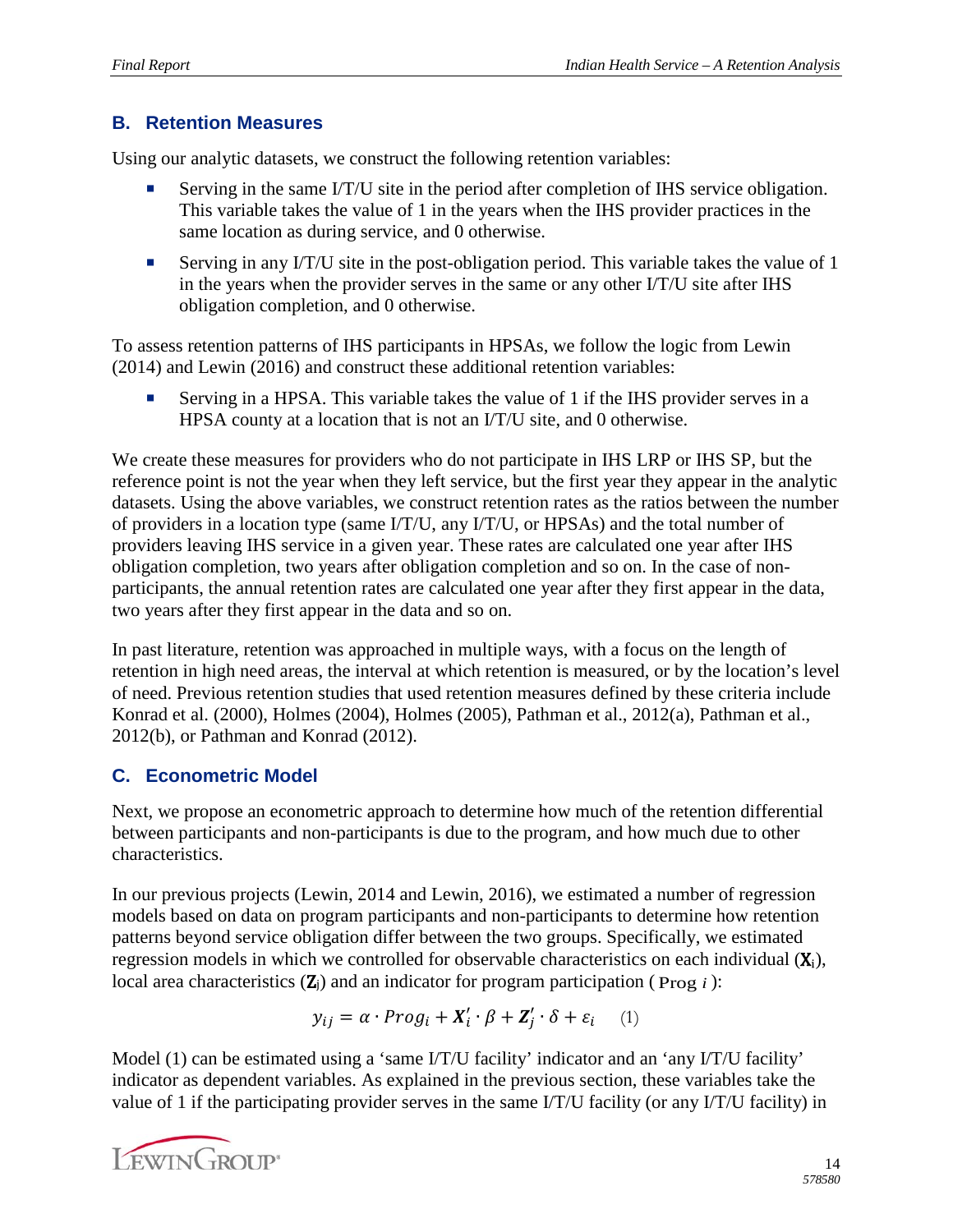any of the years after service completion, and 0 otherwise. These models are based on data on IHS program participants and non-participants who work in the same I/T/U facility to determine whether program participants have a longer or a shorter retention in I/T/U facilities than nonparticipating providers. As many providers who work in I/T/U facilities can be NHSC participants, we attempt to estimate models in which we compare the retention of IHS participants with that of NHSC participants in the same or any I/T/U facility. To the extent identification of NHSC providers working in I/T/U facilities is feasible, a more complete version of the model would be one in which we compare IHS and NHSC participants' retention with that of nonparticipants who work in I/T/U facilities.

The coefficient of interest,  $\alpha$  indicates the impact of program participation on the number of years served in an I/T/U facility or a HPSA (depending on the version of the model). The  $X$ vector included individual-level characteristics like age and gender, while the **Z** vector included Census division indicator variables and local area characteristics (at the zip code level), such as: the unemployment rate, family income, fraction of the population with a high school degree, fraction of minority population and percent of the population over the age of 65. Model (1) can be estimated using a logit specification, separately for: I/T/U facilities, HPSAs, by the number of years elapsed since obligation completion (for participants) and by the number of years after they first appear in I/T/U sites or HPSA (for non-participants).

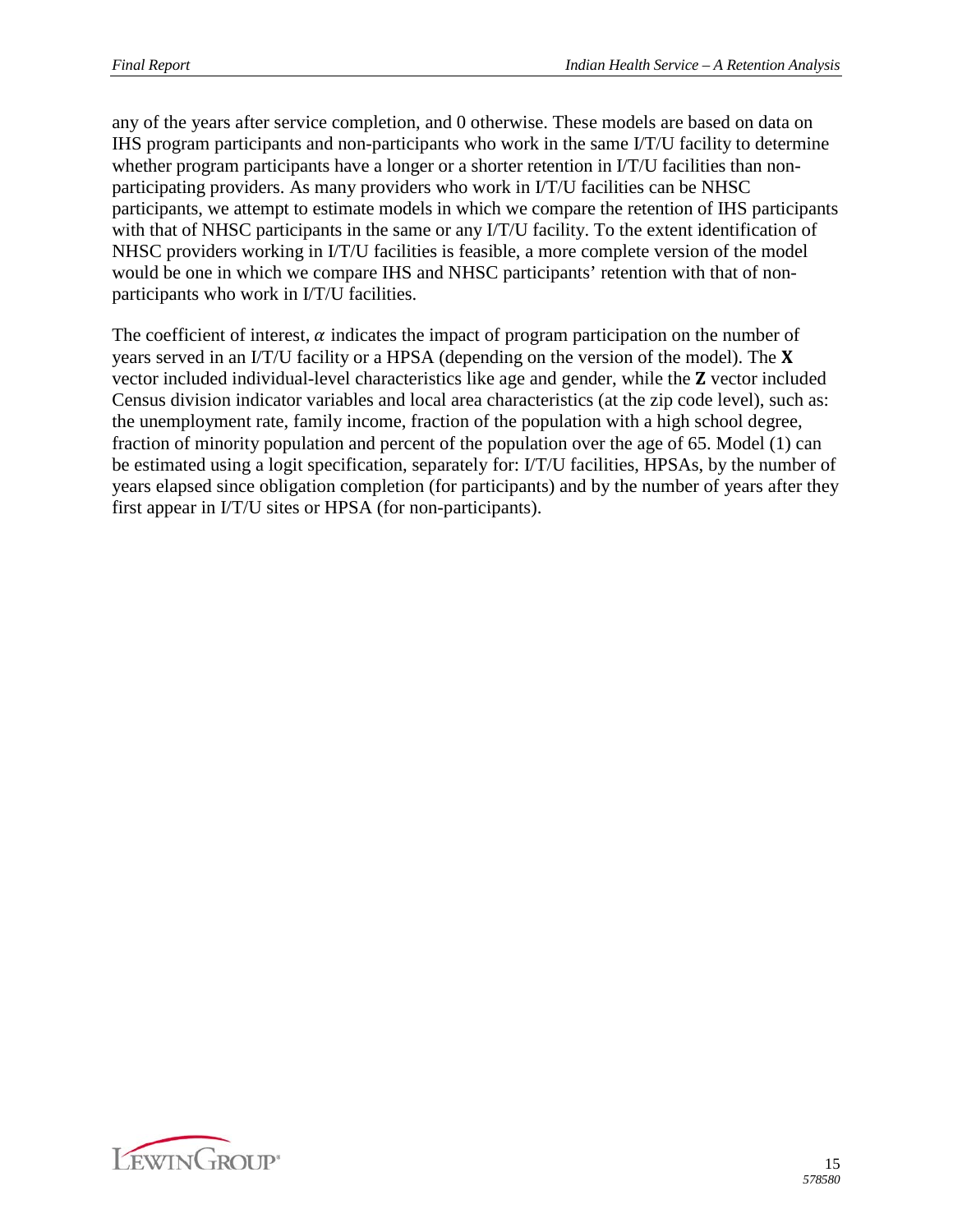## <span id="page-19-0"></span>**IV. Retention of IHS Program Participants**

#### <span id="page-19-1"></span>**A. Post-Service Retention Analysis of IHS Participants**

In Figure IV.1 we show that about 79% of the IHS program participants serve in the same I/T/U site one year after completion of their service obligation. Their retention in the same site where they practiced while in IHS service remains high in the following years: 72% after 2 years, 67% after 3 years, while in the 4th year after obligation completion drops to about 50%. We find that some of the IHS participants who stop serving in the same site after obligation completion move in fact to other I/T/U sites, such that the retention of IHS participants in any I/T/U site is, respectively: 90%, 86%, 84% and 78% in each of the 4 years after obligation completion.





Focusing on non-participants, we note that in the first two years after they first appear in the data their retention rates are higher than the retention rates of participants, both in terms of retention in the same I/T/U site, as well as in terms of retention in any I/T/U sites. One year after we first observe non-participants in I/T/U sites, 90% of them are still in the same site, while 97% are in 'any I/T/U' site. The retention rates of non-participants drop faster than those of participants, such that by the 4th year since their first year, their retention rates are about the same as those of participants.

This finding of higher retention for non-participants is consistent with a conceptual framework we developed in Lewin (2014) for the comparison between the retention of NHSC and nonparticipating NHSC providers. In brief, our conceptual framework yields the prediction that since (some, if not all) program participants are induced to serve in target areas (in this case, I/T/U sites) as a result of the benefit award, these providers are on average less likely to remain in the target areas after completion of their program obligation than those providers who serve in the same areas without the program incentive. If the proportion of IHS participants who are induced

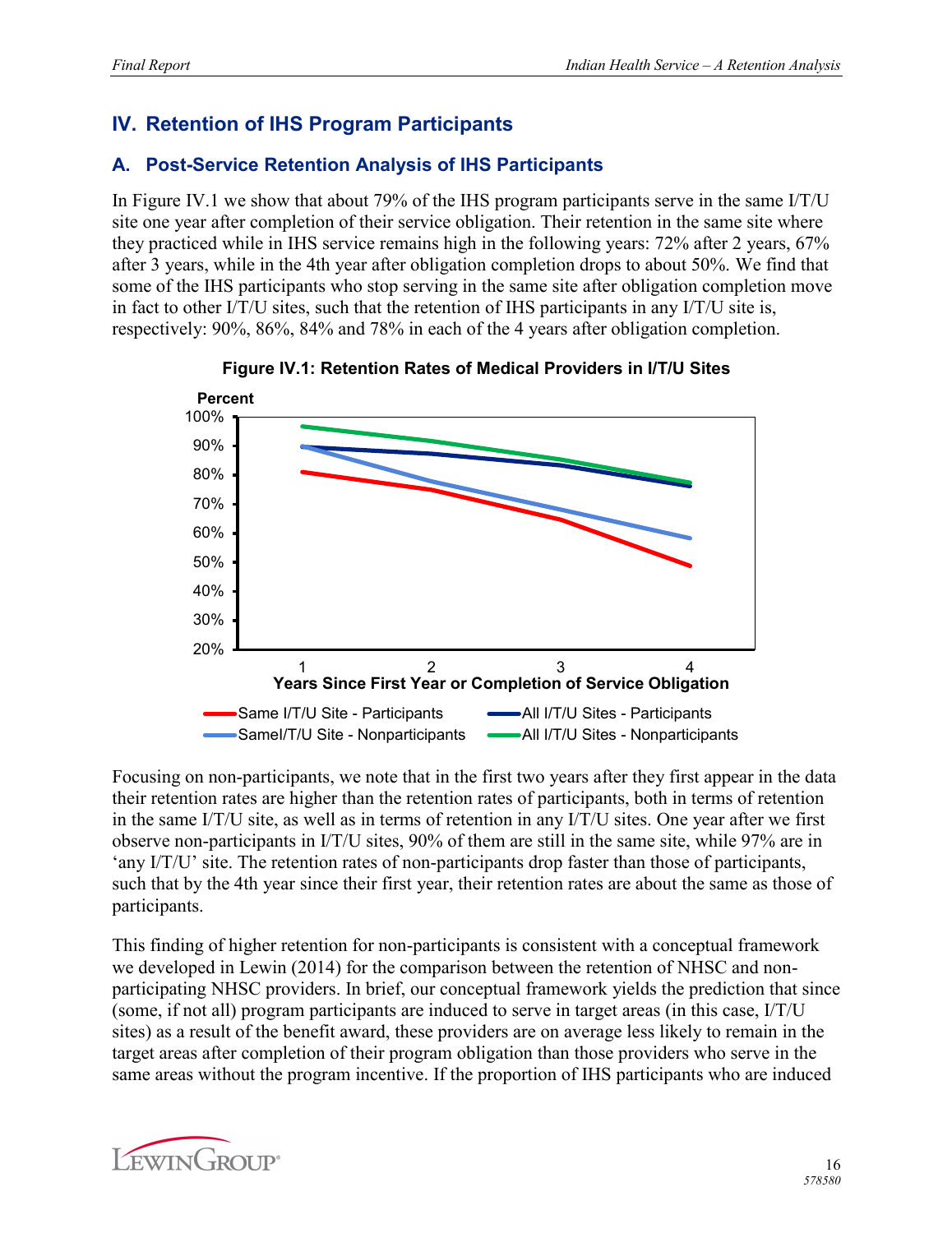to serve in I/T/U sites exclusively because the benefit award is larger in the population of all IHS participants, the retention differential between participants and non-participants becomes larger.

In addition, the retention profiles from Figure IV.1 follow the same pattern as those of non-NHSC participants from Lewin (2014), relative to the retention of participants: a higher retention differential in the first years, followed by a steeper decline in the retention of non-participants. Relative to non-participants, the retention of participants tends to stabilize after a few years after service obligation.

In Figure IV.2 we present the retention rates of IHS participants in the same I/T/U site or in any I/T/U program by whether they participated in LRP or SP. It is noteworthy that the retention of LRP participants in the same I/T/U site is across-the-board lower than that of SP participants. While the difference is minimal in the first two years after obligation completion (about 2-3 percentage points), it becomes substantial in the 3rd and 4th year after obligation completion (about 12-13 percentage points). This widening gap can potentially be explained – at least in part - by the requirement that SP participants be AI/AN. If they are choosing to complete their obligation in an I/T/U site that is closer to the community they grew up in, they may be more inclined than LRP participants to remain in the same site after obligation completion. LRP participants are not required to be AI/ANs. Moreover, the retention differential in the further out years between SP and LRP participants helps explain the relatively steep decline in 'same I/T/U' retention of IHS participants in Figure IV.1.

However, despite the differences in the 'same I/T/U' retention between SP and LRP participants, the 'any I/T/U' retention rates are very close to each other for the two groups. This finding reflects higher migration rates across I/T/U sites for LRP participants relative to SP participants.



**Figure IV.2: Retention Rates of IHS Program Participants by Program**

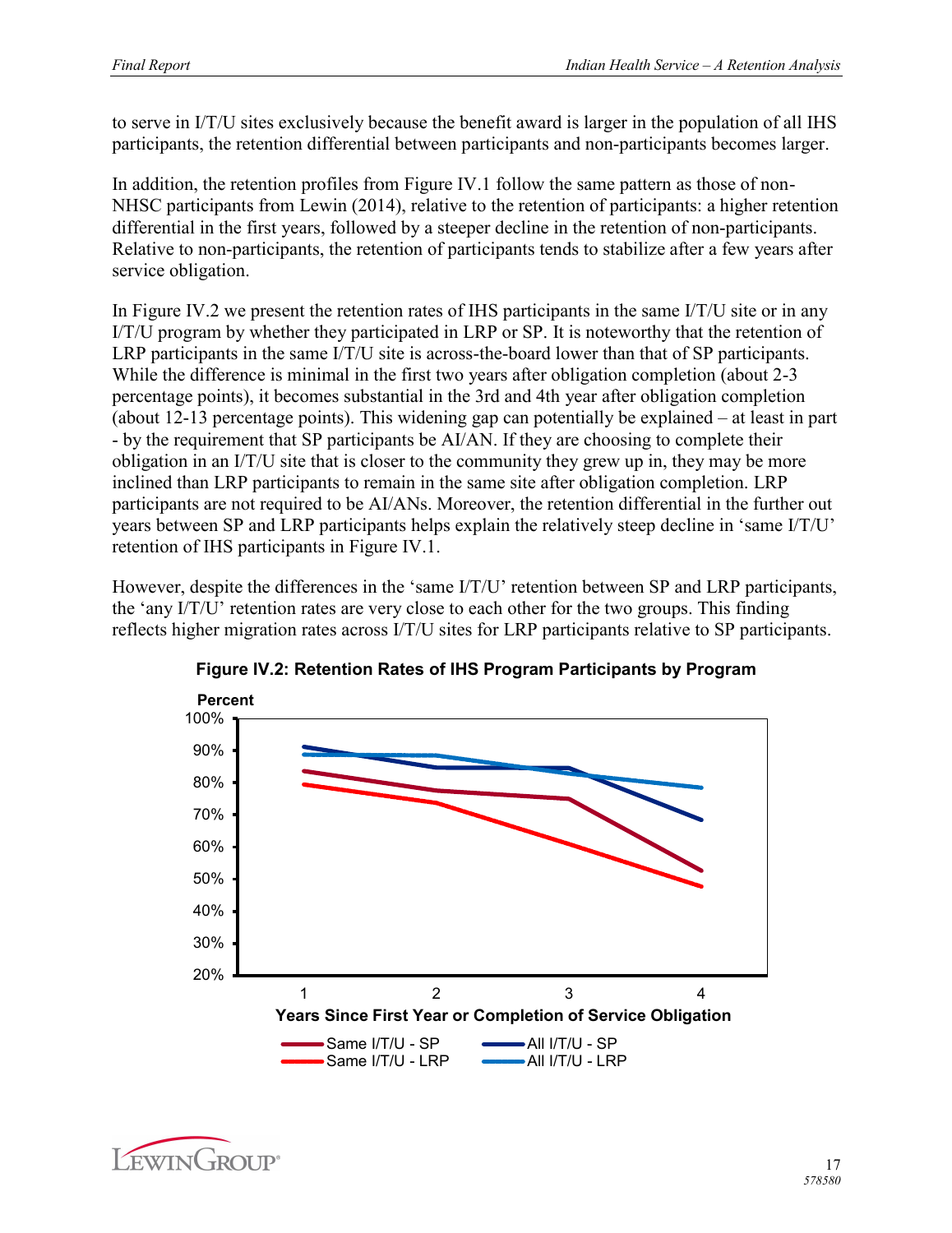In Figure IV.3 we show the retention rates in the same I/T/U by provider type. As can be noticed, physicians tend to have the lowest 'same I/T/U' retention rates, with values ranging between 53% and 34%, followed by NP/PAs with retention rates between 67% and 41%. Dentists have a slightly higher retention than NP/PAs in the first two years post-obligation, but a slightly smaller retention in the 3rd and 4th year after obligation completion. Finally, other providers (including behavioral health providers, or registered nurses) have a much higher retention in the first three years than the other provider categories. Interestingly, their retention drops steeply in the 4th year after obligation completion (from 80% in year 3 to 57%).





Next, in Figure IV.4 we plot the retention profiles in any I/T/U by provider type. The retention rates are much higher than the 'same I/T/U' retention rates in Figure IV.3 for all provider types. Physicians and dentists have retention rates between 80% and 70% in the four years after obligation completion that fall within the analysis window, while NP/PAs start with higher retention rates than physicians and dentists, but end up with lower retention rates in the further out years.

It is noteworthy that the 'any I/T/U' retention of the group of other providers is much flatter than the 'same I/T/U' retention profile from Figure IV.3. This appears to indicate that this category of providers becomes increasingly more mobile as years go by since IHS obligation completion. However, this migration from the I/T/U site in which they served under IHS obligation is to a large extent toward other I/T/U sites.

Regardless, it is clear that the providers from the 'Other Providers' category are the most inclined to remain in I/T/U sites. This could be a reflection of the fact that these providers could have potentially served in these sites without the program awards (in other words, they have a high preference for being in these locations, and serving Indian communities). However, it could

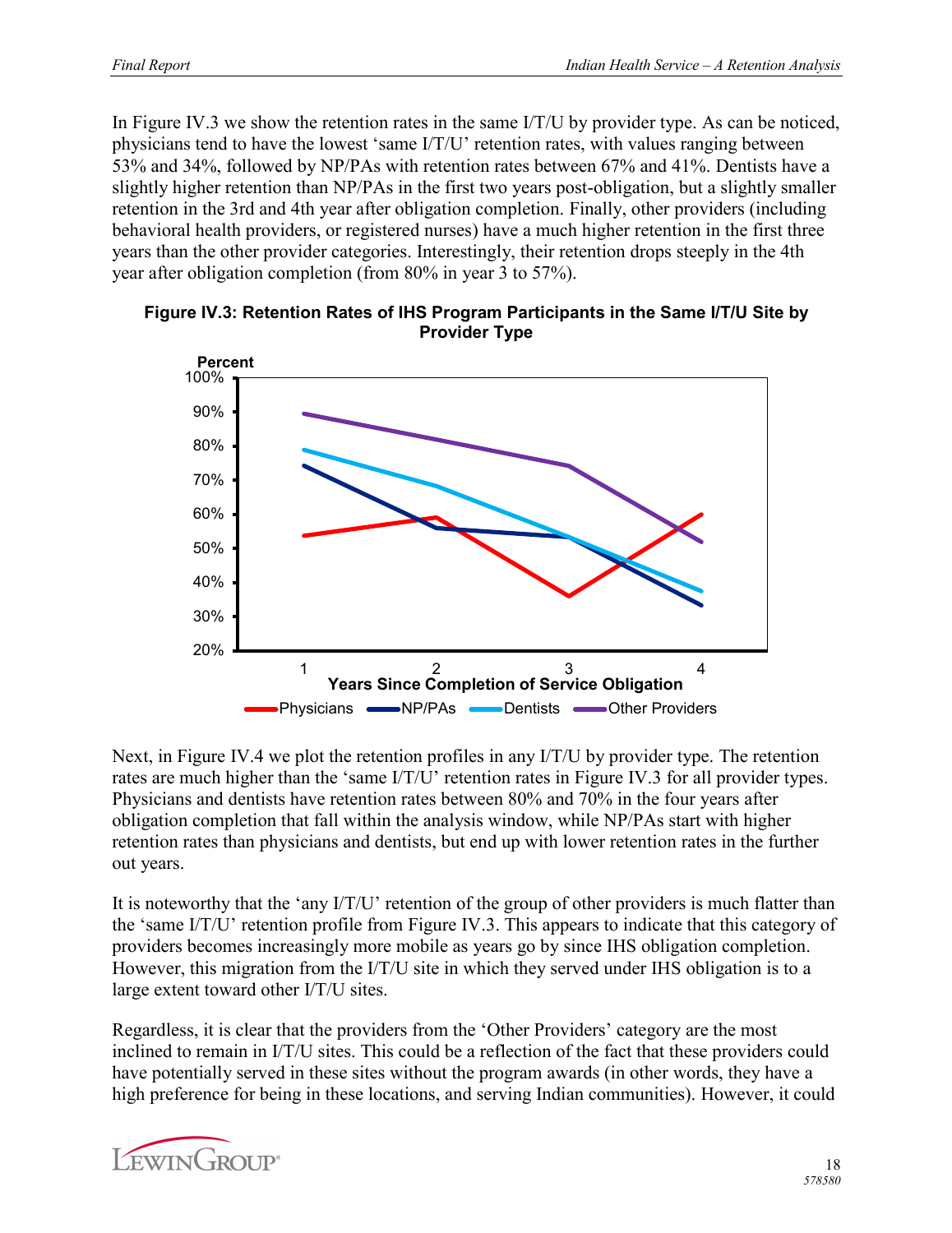also be the case that at least some of these providers are initially attracted strictly by the monetary value of the benefits, but once they realize the extent of professional opportunities and professional fulfilment they can achieve in the longer run in these locations, they change their perspective and decide to remain in I/T/U sites for longer periods of time than anticipated, or perhaps for the rest of their professional career. This is, of course, valid for all provider types, but to the extent that such providers make up a high fraction of the 'Other Providers' category, the return to an initial IHS investment is significantly enhanced.





#### <span id="page-22-0"></span>**B. Retention Differentials for Providers Ending Service Before 2011**

As mentioned in Section III, our data from Provider360 starts in 2011. IHS administrative files include providers who ended their IHS obligation between 2008 and 2016. While the lack of address information in the IHS data preclude us from conducting a 'same I/T/U site' retention analysis, we can conduct an 'any I/T/U site' retention analysis. In other words, we can determine whether providers who ended their service obligation before 2011 (the year when we can first observe their post-obligation location in Provider360) are located in I/T/U sites. These sites may be the sites where they served while in service, as well as any other I/T/U site.

| <b>Years Since Completion of</b><br><b>Service Obligation</b> | <b>All IHS</b><br><b>Participants</b> | <b>IHS</b><br><b>LRP</b> | <b>IHS</b><br><b>SP</b> | <b>Physicians NP/PAs</b> |      | <b>Dentists</b> | <b>Other</b><br><b>Providers</b> |
|---------------------------------------------------------------|---------------------------------------|--------------------------|-------------------------|--------------------------|------|-----------------|----------------------------------|
|                                                               | 61.1                                  | 63.7                     | 56.70                   | 56.7                     | 36.6 | 61.2            | 66.0                             |
| b                                                             | 61.0                                  | 62.5                     | 57.9                    | 57.4                     | 42.9 | 63.4            | 64.4                             |
|                                                               | 61.3                                  | 60.6                     | 62.3                    | 51.6                     | 43.8 | 64.7            | 67.0                             |

|  | Table IV.1: 'Any I/T/U Site' Retention of IHS Participants who End Service Before 2011 |  |
|--|----------------------------------------------------------------------------------------|--|
|  |                                                                                        |  |

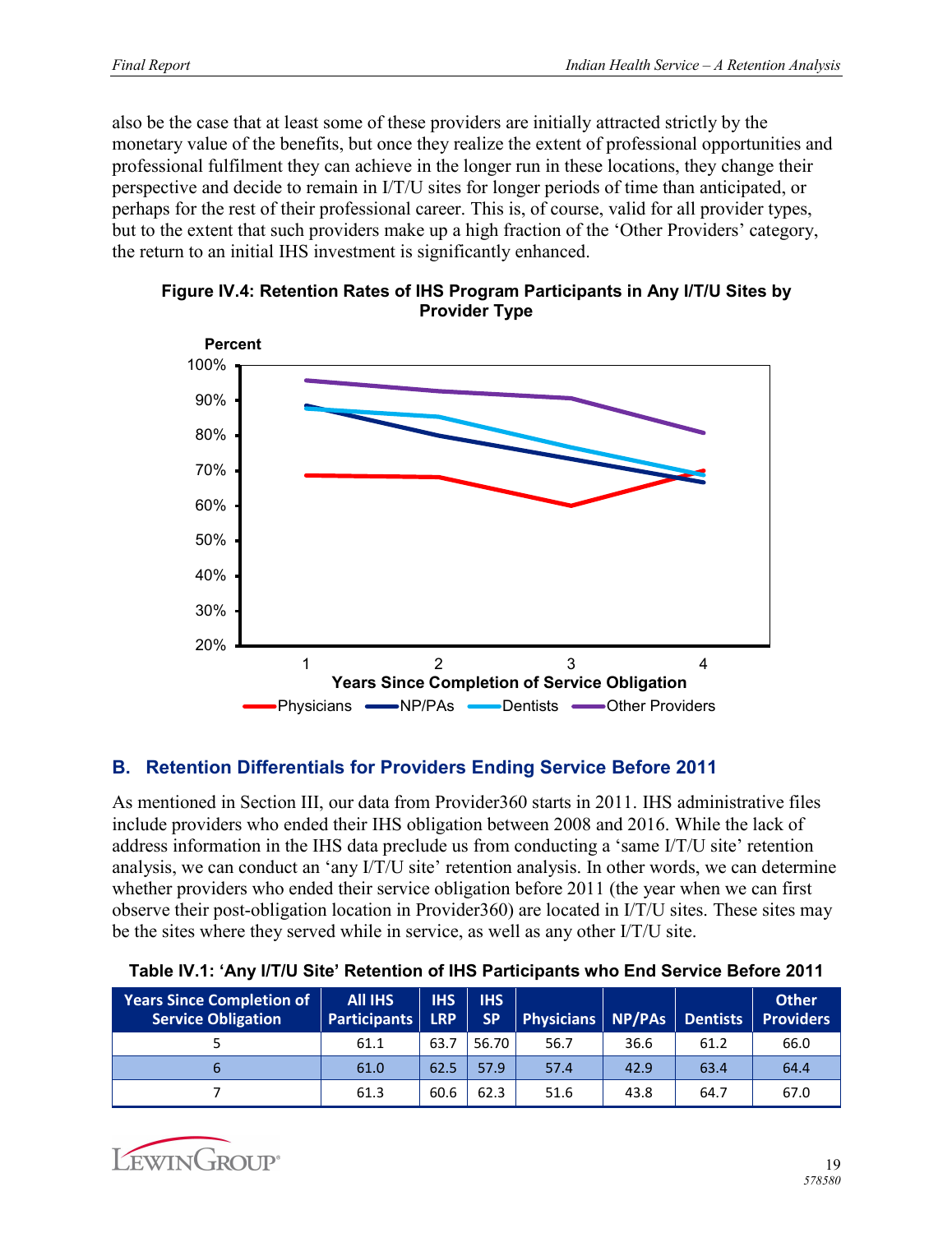Table IV.1 presents the retention rates of these providers – overall, by program, and by provider type. As expected, these rates are lower than the 'any I/T/U' retention rates from Figures IV.1- IV.4. In some cases, the retention rates appear to increase slightly as the number of postobligation year's increases. It is unlikely that these patterns indicate real increases in the retention rates after year 5; they likely indicate cohort-specific differentials. For instance, providers that are tracked for 7 years come only from the cohort of alumni ending their service in 2008. Providers who are tracked for 6 years come from the 2008 and 2009 cohorts, and so on. In fact, we do find that retention differs across the 2008, 2009 and 2010 cohorts, with the earlier cohorts having a higher retention.

#### <span id="page-23-0"></span>**C. Retention Differentials and Local Area Characteristics**

Next we wanted to determine the extent to which the differences in retention from Figures IV.1- IV.4 are explained by other relevant local characteristics. We collected publicly available information from the Census Bureau and the Bureau of Labor Statistics at the county level over the 2011-2015 period on the: unemployment rate, median household income, percent with high school diploma, percent over the age of 65, percent of minorities and total population. We then merged this information to the analytic dataset based on Provider360 data and estimated regression models like the ones described in Chapter III, in which the probability of an individual provider to serve in the same (or any) I/T/U site is modeled as a function of IHS program participation and these county-level characteristics. We also include provider type indicators in the models.

Table A.1 in the Appendix shows the estimates from logit regressions for the probability of being in the same (or any) site one year after, two years after and so on. All models indicate that IHS participants are less likely to remain in I/T/U sites after obligation completion than providers working in I/T/U sites who are not program participants. The magnitude of these statistically significant differences – obtained by calculating marginal effects (not shown for space consideration) - is virtually the same as the magnitude of the differences shown in Figure IV.1. This means that the local area characteristics do not serve to explain the unadjusted retention differences discussed above.

However, it is important to note that these models clearly indicate that providers serving in I/T/U sites (program participants and non-participants) are more likely to serve in areas where the median income and percent of high school graduates is lower and the percent of minorities and population aged 65 and above is higher. These estimates indicate that these providers have a clear preference to serve in areas that are typically associated with provider shortages.

#### <span id="page-23-1"></span>**D. Average Time Spent in I/T/U Sites by IHS Program Participants**

IHS program participants spend a typically two years in I/T/U sites during their service obligation. It is important to determine – based on the retention analysis presented above – the average duration these providers actually spend in I/T/U sites. While in service, the vast majority of program participants remain in I/T/U sites, so the average time in these sites while in service is basically two years. Determining the average duration in I/T/U sites in the post-obligation period is complicated by two issues. First, the entire timeframe over which we can observe program participants in their post obligation period is four years in our data. If the interest is only

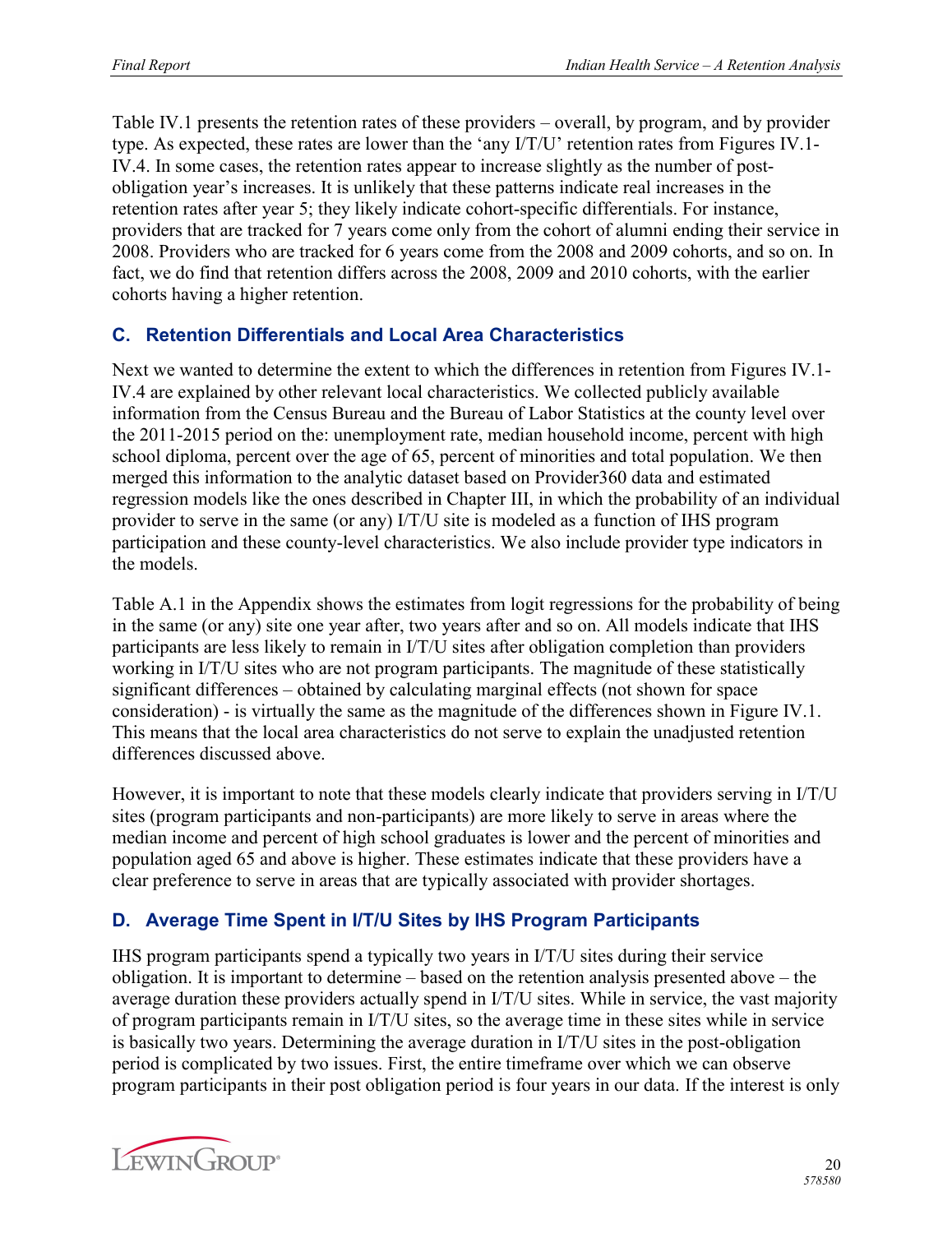in average time in any  $I/T/U$  sites, the timeframe is larger (up to seven years).<sup>[5](#page-24-0)</sup> Second, the four year timeframe is the maximum over which we can track providers in their post-obligation period. For instance, providers leaving IHS programs in 2013 can be observed in our data in 2014 and 2015, but we cannot determine whether they continue to serve in I/T/U sites beyond 2015. While we can make adjustments for second issue, the fact that the maximum timeframe is four years in the main analysis makes our average time in I/T/U sites the lower bound estimate of the actual average.

In Table IV.2, we present the average time spent in I/T/U sites by IHS program participants and non-participants. In the case of IHS program participants, these are years spent in I/T/U sites in the post-obligation period, while in the case of non-participants, these are the years spent in I/T/U sites after they are first observed in an I/T/U site in our P360 data. As shown in Table IV.2, our calculations indicate that IHS program participants spend 3.18 more years in the same I/T/U site in their post-obligation period, and about 3.63 years in any I/T/U sites in their postobligation period. Importantly, these are years in I/T/U sites in addition to the two years these providers serve in I/T/U sites during their obligation period.

| <b>Type of Participants</b> | All.            | <b>IHS LRP</b> | <b>IHS SP</b> |                          |
|-----------------------------|-----------------|----------------|---------------|--------------------------|
| <b>IHS Participants</b>     | Same I/T/U Site | 3.18           | 3.11          | 3.35                     |
|                             | Any I/T/U Site  | 3.63           | 3.65          | 3.59                     |
| <b>Non-Participants</b>     | Same I/T/U Site | 3.29           | -             | $\overline{\phantom{a}}$ |
|                             | Any I/T/U Site  | 3.71           |               |                          |

**Table IV.2: Average Time (in Years) Providers Serve in I/T/U Sites**

Non-participants serve in I/T/U sites 3.29 years in the same I/T/U site and 3.71 years in any I/T/U in the period after they are first observed in an I/T/U site in our data. The slightly higher number of years for non-participants reflects the retention differences presented in Table IV.1. The calculations performed in Table IV.2 use the retention rates from Tables IV.1 and IV.2, which are turned into "survival" rates, that is, probabilities of not leaving I/T/U sites, conditional on not having done so in the previous year. These survival rates are then used as weights in the calculation of the average years in I/T/U sites.

It is important to note that the maximum value that can be reached in Table IV.2 is 4, given our data timeframe of four years. While program participants who end their obligation, for instance in 2011 already have two years of service (as part of their obligation), for non-participants that appear for the first time in our data in 2011, that year may or may not be their first year in an I/T/U site.

Finally, performing the same calculation for the IHS participants that can be tracked up to seven years, we obtain an average time of 4.75 years in any I/T/U site.

<span id="page-24-0"></span> $\overline{a}$ <sup>5</sup> Note that while we can track the location of program participants leaving service between 2008 and 2010 five, six and seven years after obligation completion, we cannot track their location in the 2008-2010 timeframe.

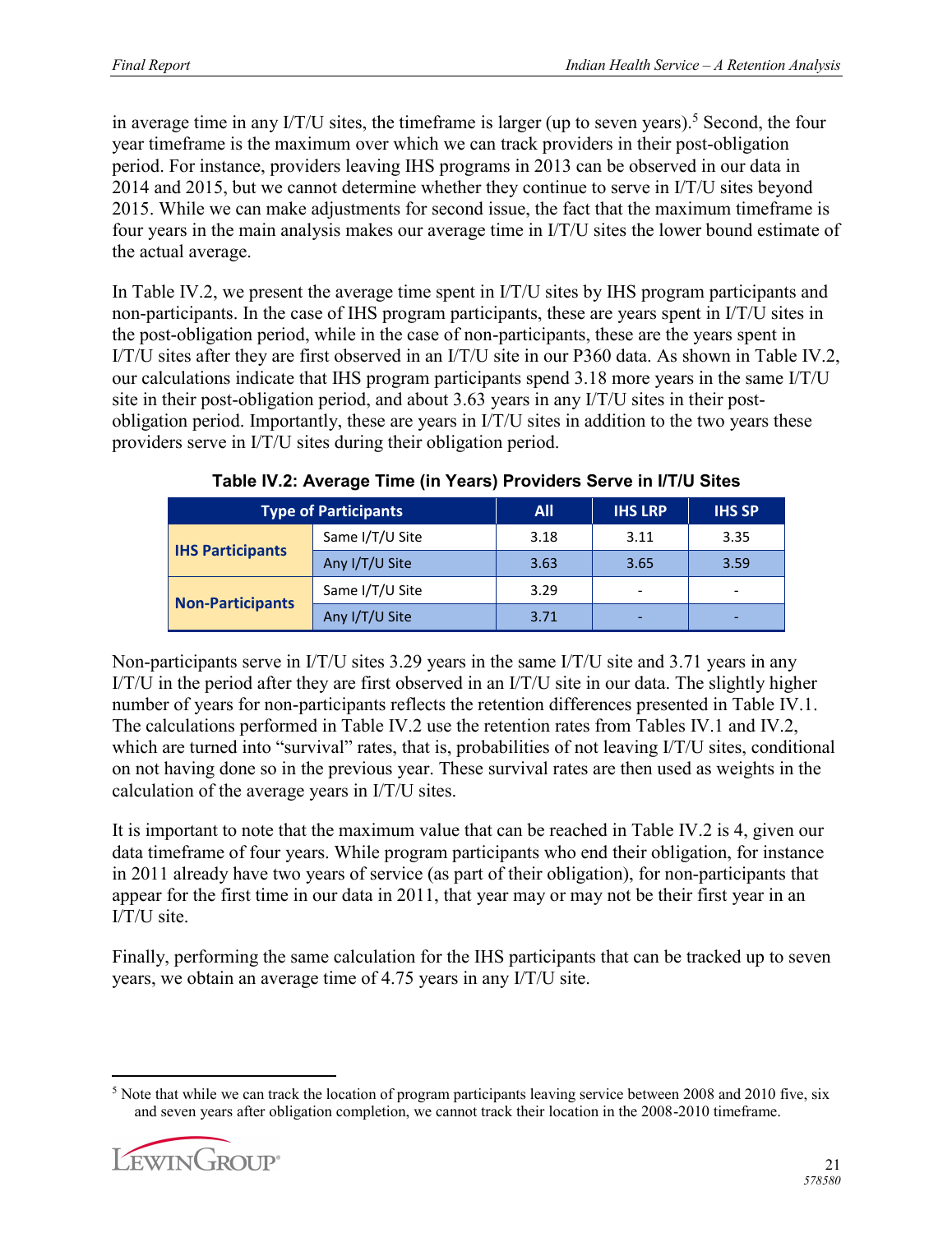## <span id="page-25-0"></span>**V. A Retention by Site Analysis**

In this Chapter we provide a brief discussion of the factors influencing retention in high need areas, based on previous literature. We assess the relevance of these factors in the context of IHS and then provide a preliminary analysis of retention of IHS program participants in the larger I/T/U sites we identified in our analytic dataset.

#### <span id="page-25-1"></span>**A. Past Literature on Determinants of Retention**

To our knowledge, literature on the potential determinants of retention of providers in I/T/U sites is scarce. However, given that most I/T/U sites are located in high need areas, and the population served by IHS providers is similar in terms of socio-demographic characteristics and medical needs to populations from HPSAs and other provider shortage areas, it is likely that the literature stemming from the analysis of providers participating in other programs is relevant for IHS program participants as well.

A study funded by The Multi-State NHSC Retention Collaborative, a consortium of 11 state Primary Care Offices, on the retention of clinicians within their states who serve in NHSC or in similar state-based programs (Pathman et al. 2012(b)) is particularly relevant in the context of retention of IHS program participants. Using data from two key surveys—the 2012 national NHSC medium and long-term retention study and the survey of clinicians in NHSC and state programs in 11 states participating in the Collaborative, this evaluation sought to identify the circumstances and characteristics of clinicians, service sites, and service experiences that contribute to longer retention. Examining the current and recent NHSC and state-program participants' plans to remain in their original service sites for one, two, and up to ten years, the authors find that of the 1,558 NHSC and state service program participants surveyed, 69 percent remained or anticipated remaining in their service sites for at least one year beyond their service terms, 48 percent anticipated remaining at least three years, and 20 percent anticipated remaining at least ten years. Consistent with previous studies, a significantly higher proportion of NHSC Loan Repayment Program participants anticipate remaining in service sites beyond contractual terms (70 percent compared to 36 percent at one year, 35 percent compared to 13 percent at five years, and 19 percent compared to 2 percent at 10 years, respectively). Within the NHSC Loan Repayment Program, anticipated retention rates are similar across the eleven states.

After simultaneously controlling for the clinicians' disciplines and demographics, factors relating to principal reason for service and type of practice account for 16.3 percent of variation across clinicians in their plans to remain in their service sites for at least two years beyond their service term, and for 18.7 percent of the variation at five years (Pathman et al., 2012(b)). The factors that have a positive effect on retention include:

- Being age 30 or over, non-Hispanic White race/ethnicity, having children, and serving in a state where one grew up and where one trained;
- **•** Principally motivated by the chance to work with underserved populations rather than for the programs' financial support; and
- Serving in a rural health facility, mental health or substance abuse treatment facility, a prison, or "other" type of facility.

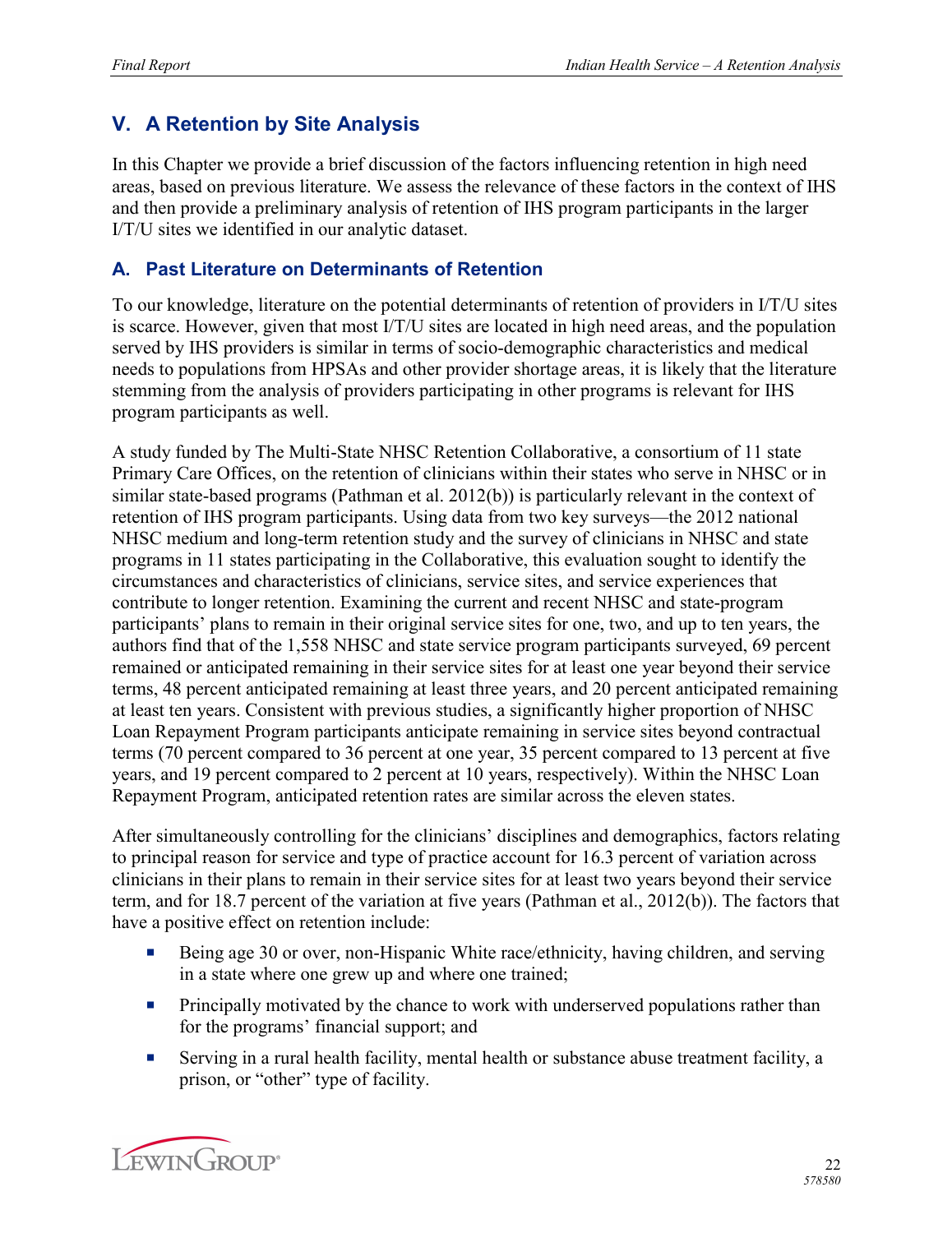Factors relating to clinicians' satisfaction with work and practice, family integration into the broader community, and overall assessment of their service program explain 28.6 percent of variation across clinicians in their plans to remain in their service sites for at least two years beyond their service term and for 27.1 percent at five years (Pathman et al., 2012(b). These factors include:

- Feeling of belonging and safety within the community for the clinician and clinician's family;
- Satisfaction with the program administrator, salary, the assessment of the practice overall, and access to specialist consultation; and
- ¡ Overall satisfaction with the service program and the program staff support.

Finally, the study finds that higher proportions of clinicians working in hospital-based clinics anticipate remaining in their sites over time than those working in any other type of site.

There is a substantial literature on the factors affecting providers' decisions to locate in high need areas. Although this literature is not directly focused on factors influencing retention, it may be useful to briefly review it, given that most likely the factors determining providers to locate in high need areas in the first place are going to play a role in their retention decisions as well. For instance, Hancock et al. (2009) argue that in order to reduce persistent provider shortages in rural areas, before evaluating provider incentive programs the focus of policymakers should be directed toward a thorough understanding of the factors and influences that determine individual providers' decisions to locate in rural areas. They interview, in-depth, 22 physicians who were born in rural and urban areas from northeastern California and northwestern Nevada to investigate the reasons behind their practice location choice. The study finds that exposure to rural life through education, recreation, or upbringing increases the chances of future rural practice as it addresses the provider's desire for familiarity, sense of place, community involvement and self-actualization. These results support a health policy focus on the recruitment of rural-raised and community-oriented applicants to medical school, residency, and rural practice. In addition, local mentorship and ''place-specific education'' can further support the integration, and thus longer-term retention, of new rural physicians.

Walker et al (2010) also find that personal motivators, career motivators and clinic support are paramount to the decision primary care providers make to locate in underserved areas. Identifying key personal motivators during medical school and while providers are serving in underserved areas may enhance strategies for recruiting and retention of these providers in the long run. Through interviews with 42 primary care physicians from Los Angeles county, Walker et al (2010) identify a number of personal motivators, such as opportunities for personal growth, self-identity (or common background with the patients) and mission-based values (or being dedicated to serving particular communities). They also identify career motivators like salary and benefits, work hours and lifestyle, career satisfaction, family, geography and loan repayment programs. Finally, clinic support factors included positive work environment, provider team quality, effective reimbursement mechanisms and availability of information technology. Another potential solution to reduce shortages in high need areas may be to attract primary care providers that are close to retirement to serve in those areas on a part-time basis (Nusbaum, 2009).

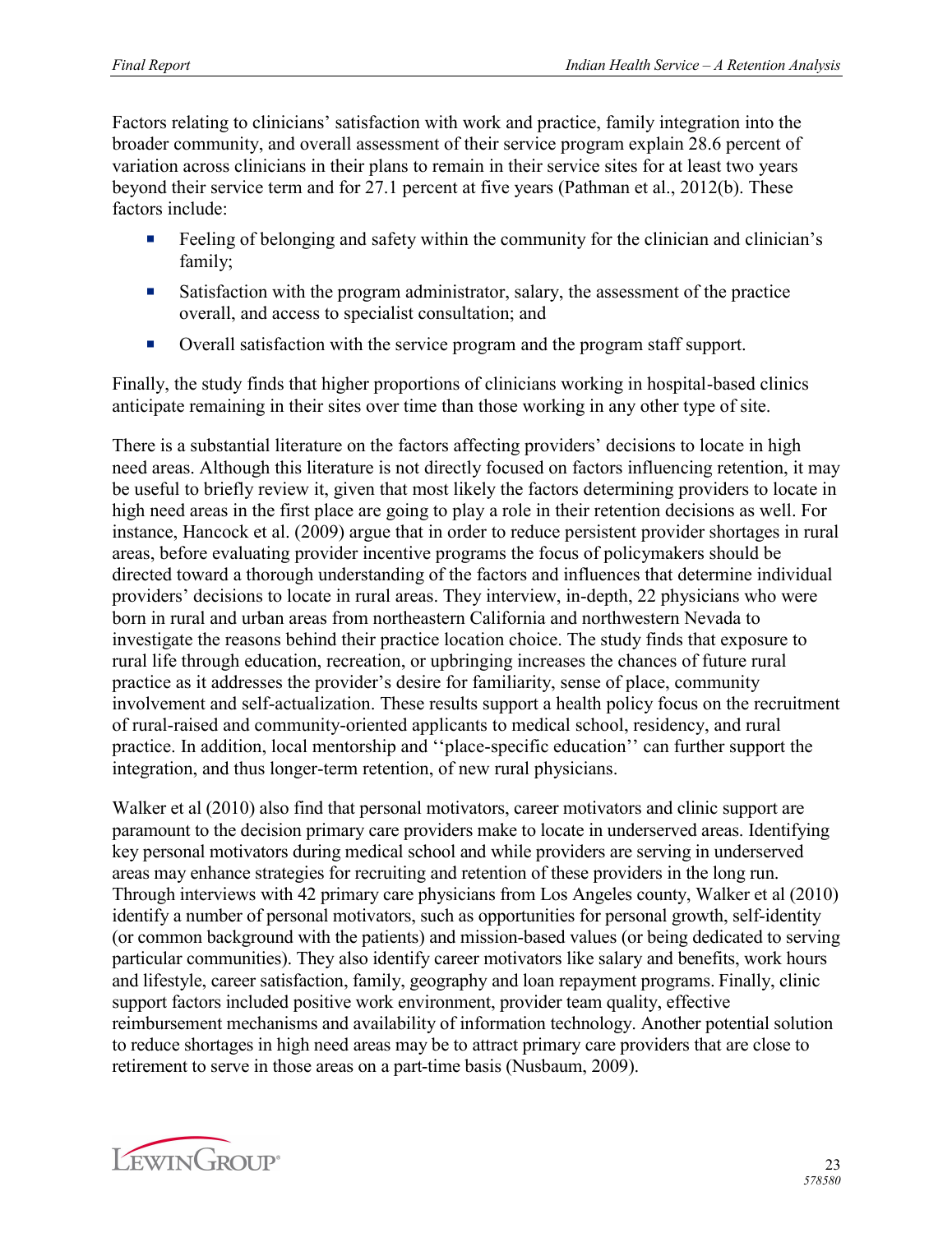Another study by Duffrin et al (2014) examined what factors influence primary care physicians to choose rural practice locations to better develop the rural workforce in North Carolina. The authors sent a survey to all primary care physicians licensed in the state of North Carolina, a total of 2829, and received 975 usable responses (return rate 34.5%). They found that solo practice, critical access hospital, community health center, or federally qualified health center sites were strongly associated with rural practice. Physician pay was also a factor in choosing a work site, financial support from a hospital, and medical school loan repayment also was correlated with rural practice. The majority rural physicians (72%) reported being from a town of less than 11,000. The authors argue that the current definition of rural being used to identify students most likely to practice in rural areas is inaccurate. They also propose a definition of rural as an area with a population of less than 11,000, as they found that such an area is the best predictor of choice to practice in rural North Carolina. Competitive pay, medical student loan repayment, and involvement with civic organizations were also found to be positively correlated with choosing a rural practice location. The survey indicated that financial support from a hospital or other healthcare organization was found to increase the chance of choosing a rural practice location. The authors argue that financial incentives, such as loan repayment, salary guarantees, and practice assistance, should continue to assist in attracting primary care physicians to rural areas. The authors suggest tailoring recruitment efforts to students being raised in an area of less than 11,000.

Using logistic regressions in which they modelled the decision of a number of primary care physicians to serve in medically underserved communities (MUC), Wayne et al. (2010) measure how predictive several factors identifiable at the time of enrollment in medical are for the probability of subsequent practice in a MUC. They find that providers who attended high school in a rural area were three times more likely to work in an MUC. Also, physicians who began medical school at age 25 or older, and who were members of an underrepresented minority were twice as likely to work in a MUC relative to their counterparts. The information used in this analysis comes from a survey of attitudes toward serving in MUCs that all students who enrolled after 1993 in the University Of New Mexico School Of Medicine were asked to complete at matriculation.

Similarly, Boscardin et al (2014) find that community health field experience, learning another language, becoming more aware of perspectives of individuals from other backgrounds and attending schools with a higher social mission score represent educational and individual factors that were strongly associated with the medical students' intention to practice in underserved areas.

Price et al (2009) used a Web-based survey to investigate medical students' interest in loan repayment programs. The survey was sent to medical students and residents at 6 university programs in Texas during the 2005–2006 academic year. A total of 818 students and 529 residents responded to the survey. Of the respondents, 96% of students and 85% of residents had taken out loans for education with about 62% of students and residents expected their debt to exceed \$100,000. More than half of students and residents expected educational debt to influence their choice of practice type and practice area. About 52% of students and 38% of residents indicated an interest in participating in a loan repayment program that involved service in a medically underserved area, and women and members of minority groups were more likely to express interest.

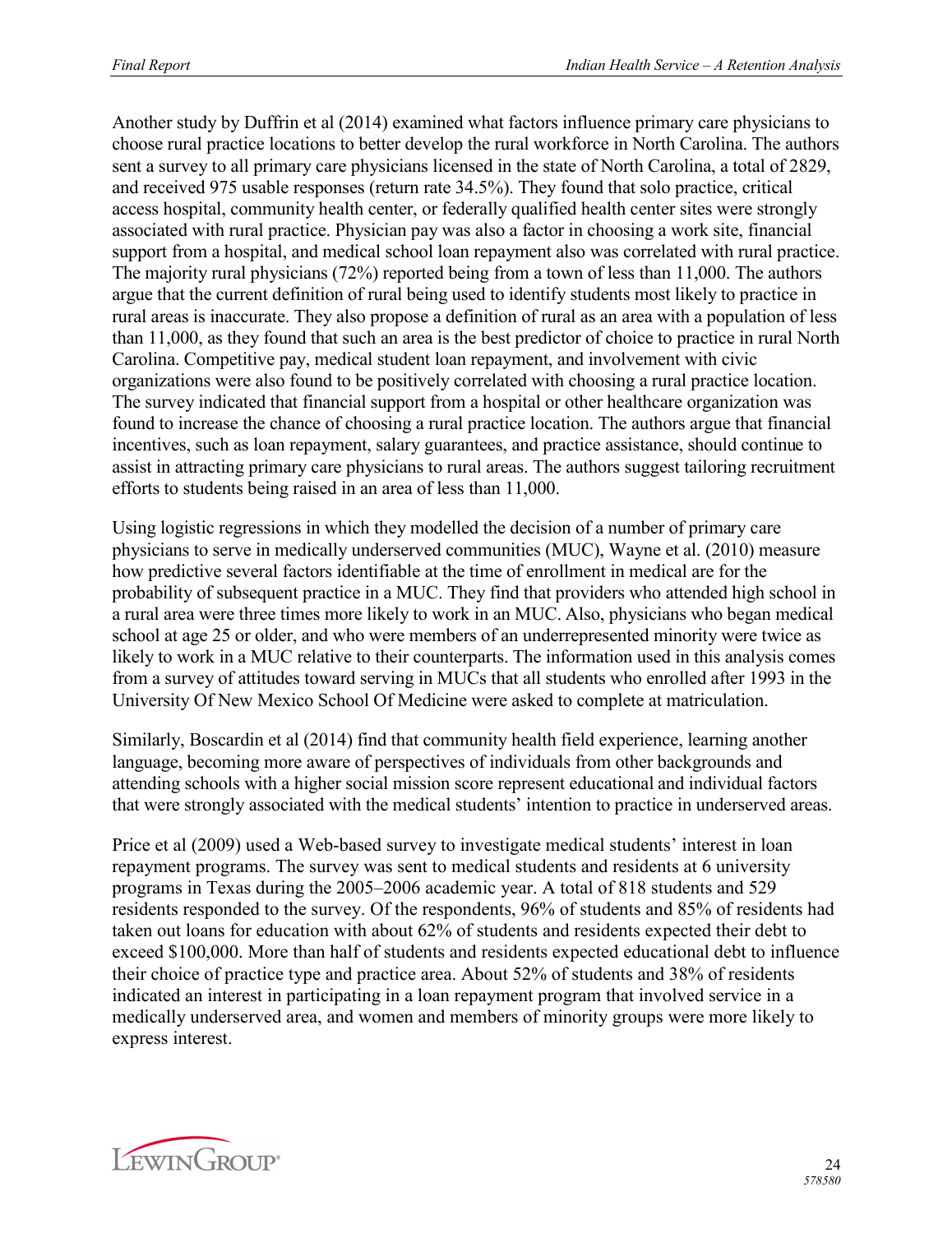#### <span id="page-28-0"></span>**B. Retention in Larger I/T/U Sites**

With these literature findings in mind we conducted a retention-by-site analysis to determine whether we can come up with relevant evidence on which I/T/U sites performed better than others in terms of retaining IHS program participants beyond the initial IHS obligation period.

It is important to note that there are a number of limitations in this analysis. First, most of the program participants (about 70%) we identified in Provider360 appear in sites where there is just one program participant during our timeframe. Second, given that the actual address of the site where participants served is not available for those providers separating from IHS service between 2008 and 2010, we cannot link these providers with the site where they last served while in service to determine whether they remained in the same site or not. Therefore, the number of participants used in this retention-by-site analysis is further reduced. Third, even if the address site where the participant served while under program obligation is known in our data, it is possible that the provider's post-obligation address is not accurately recorded in Provider360. In many such cases, the provider's post-obligation address only includes the state. In most cases, the state on these individual records is: Alaska, Arizona, Montana, Nevada, New Mexico, North Dakota, Oregon, or South Dakota, states with higher concentrations of AI/AN populations. While it is possible that these providers work in the same site as the site where they served under IHS obligation, it is also possible that by remaining or locating in any of these states that they continue to serve AI/AN populations. However, this cannot be determined with certainty from our currently available data. Finally, while the retention of program participants by site may reflect actual moves of providers from the initial location, they can also reflect instances when, say, providers ending their IHS obligation in 2013 simply cannot be tracked in our data for more than two years in their post-obligation period (a typical instance of data "censoring").

In Table V.1 we provide statistics on the number of program participating providers that are still serving in the same I/T/U site in the years after separating from IHS service. A value of zero for 'years since completion of service obligation' indicates the last year of IHS program, while values 1 through 4 indicate the number of years elapsed after separating from IHS service. We restricted the sites to include only those sites with at least 4 IHS program participants in their last year of service obligation.

The site with most program participants in our data was the Gallup Medical Indian Center in Gallup New Mexico, a 99-bed hospital offering virtually the entire spectrum of medical services. A number of 25 providers (of the initial 26 observed in their last year of service in that location) were still practicing there one year after their program completion. Their number drops to 18 by the second year, 8 by the third year, and to 4 by the fourth year. It is possible that the count of providers in the fourth year (for this site as well as for all sites shown in Table V.1) is influenced by censoring, as discussed above.

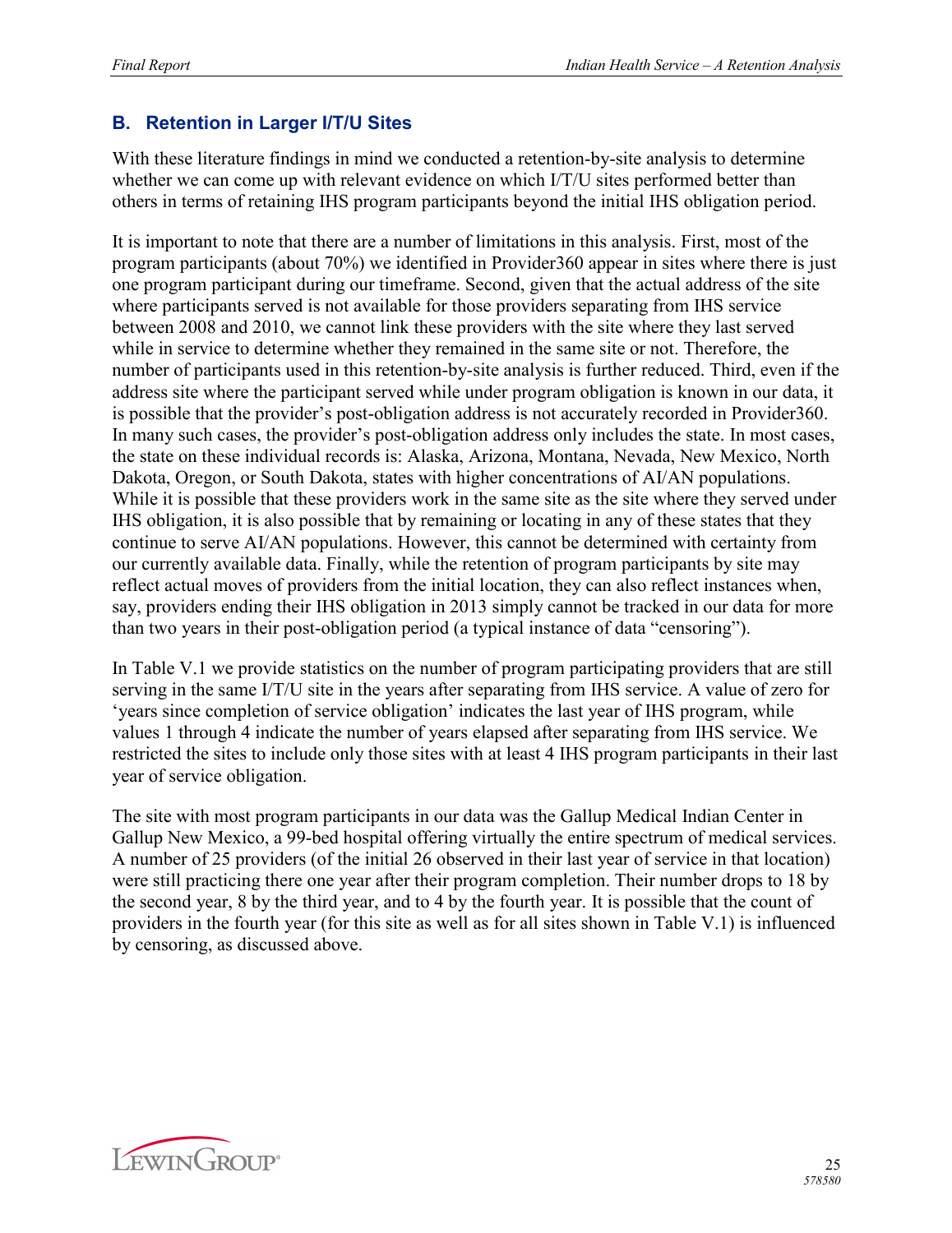|                                              | <b>Number of Participants After Completion of Service</b><br><b>Obligation</b> |                                                     |                |                         |                |
|----------------------------------------------|--------------------------------------------------------------------------------|-----------------------------------------------------|----------------|-------------------------|----------------|
|                                              |                                                                                | <b>Years Since Completion of Service Obligation</b> |                |                         |                |
| <b>Site Name</b>                             | $\mathbf{0}$                                                                   | $\mathbf{1}$                                        | $\overline{2}$ | $\overline{\mathbf{3}}$ | 4              |
| Gallup Medical Indian Center, NM             | 26                                                                             | 25                                                  | 18             | 8                       | 4              |
| Naytahwaush Health Station, Ogema MN         | 21                                                                             | 16                                                  | 12             | $\overline{2}$          | 2              |
| Phoenix Indian Medical Center (Hospital), AZ | 12                                                                             | 9                                                   | $\overline{7}$ | 5                       | 1              |
| Cherokee Nation Hastings Hospital, OK        | 8                                                                              | $\overline{7}$                                      | 5              | 3                       | 1              |
| Tuba City Regional Health Care, AZ           | 6                                                                              | 5                                                   | $\overline{2}$ | 2                       |                |
| Cass Lake Hospital, MN                       | 6                                                                              | 6                                                   | 3              | $\overline{2}$          | $\mathfrak{p}$ |
| Northern Navajo Medical Center, Shiprock NM  | 6                                                                              | 5                                                   | 3              | $\Omega$                |                |
| Lawton Hospital, OK                          | 5                                                                              | 5                                                   | $\overline{4}$ | $\mathbf{1}$            | $\mathbf{1}$   |
| Alaska Native Medical Center, Anchorage AK   | 5                                                                              | 5                                                   | 3              | 3                       | 1              |
| Dilkon Health Center, Winslow AZ             | 5                                                                              | 5                                                   | 5              | 3                       |                |
| Albuquerque Indian Health Center, NM         | 4                                                                              | $\mathcal{P}$                                       | 4              | $\mathcal{P}$           | $\overline{2}$ |
| Claremore Indian Hospital, Claremore OK      | $\overline{4}$                                                                 | $\overline{4}$                                      | $\overline{4}$ | 3                       | $\overline{2}$ |
| Rapid City Hospital, SD                      | 4                                                                              | 3                                                   | 3              | 1                       | 1              |
| Cherokee Indian Health Hospital, NC          | 4                                                                              | 4                                                   | $\overline{4}$ | 3                       | 1              |
| AZ                                           | 33                                                                             | 28                                                  | 23             | 15                      | 8              |
| <b>MT</b>                                    | 7                                                                              | 6                                                   | 4              | $\overline{3}$          | 1              |

#### **Table V.1: Post-Obligation Retention of IHS Program Participants by Site**

While no clear patterns emerge from this analysis, it appears that retention of IHS program participants is more likely to be higher in sites that typically offer a larger array of services, adopted state-of-the-art procedures and medical technology, and/or are located in more urban or more easily accessible areas. These findings are consistent with the results from past literature on determinants of retention.

Given the important limitations discussed above, the results of this retention-by-site analysis should be viewed with caution, as they only provide tentative evidence on the factors determining retention. These results represent a first step into a more in-depth retention analysis that should necessarily include more sites, and rely on more extensive information on the individual program participants, clinical practices, services offered and professional opportunities for providers in those sites.

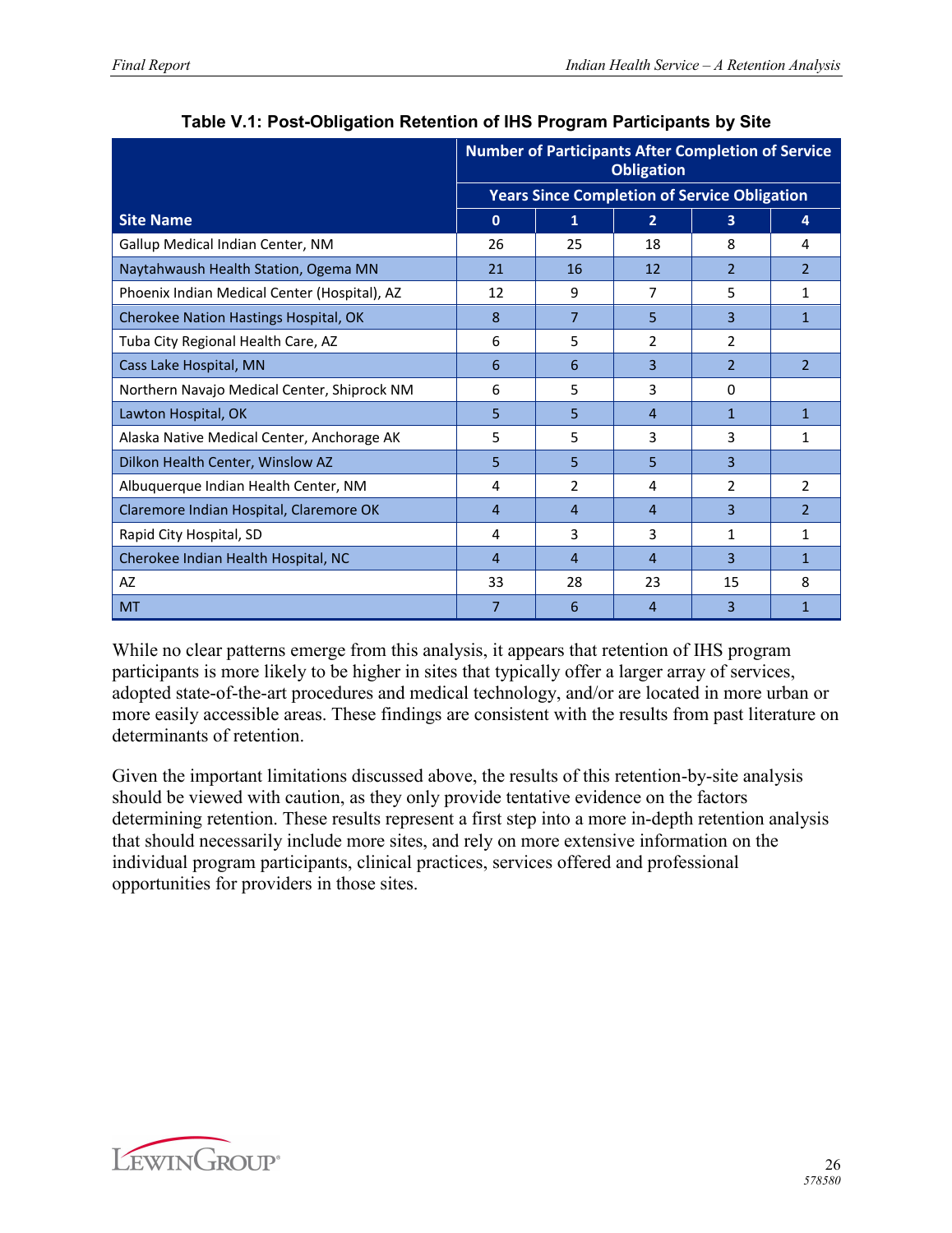## <span id="page-30-0"></span>**VI. Post-Obligation Retention of IHS and NHSC Program Participants**

Both IHS and NHSC programs offer similar incentives to providers willing to serve in high need areas. While there are some important differences in terms of eligibility criteria, award structure (e.g., NHSC is more generous than the IHS LRP award), and shortage area targeted by the program (I/T/U sites in the case of IHS programs vs. HPSAs in the case of NHSC programs), the degree of similarity across programs warrants a comprehensive comparison between the retention rates of IHS participants and the retention rates of NHSC participants in their postobligation period.

Given that NHSC eligibility is tied to working in a HPSA, while IHS eligibility is tied to serving in I/T/U sites, a direct comparison between the two groups of providers needs to be focused in turn on each of the two shortage areas definitions.

#### <span id="page-30-1"></span>**A. Retention in I/T/U Sites**

We start with a comparison of retention in I/T/U sites between IHS program participants and NHSC program participants. For this purpose, we use the IHS program participants from the above analyses of retention, and the NHSC program participants who are observed to serve in I/T/U sites over the 2011-2015 period.



#### **Figure VI.1: Retention Rates of IHS and NHSC Program Participants in I/T/U Sites**

IHS in I/T/U Sites — All I/T/U Sites - Nonparticipants — NHSC in I/T/U Sites

Figure VI.1 shows the same retention profiles of IHS program participants ('same site' and 'any site') from Figure IV.1. The NHSC profile of post-obligation retention in any I/T/U sites shows a lower retention than that of IHS program participants. In the first year post-obligation, about 61% of NHSC providers who served in I/T/U sites are still in I/T/U sites. The retention rate drops to 48% in the second post-obligation year, and then to 44% and 38% in the third and fourth years.

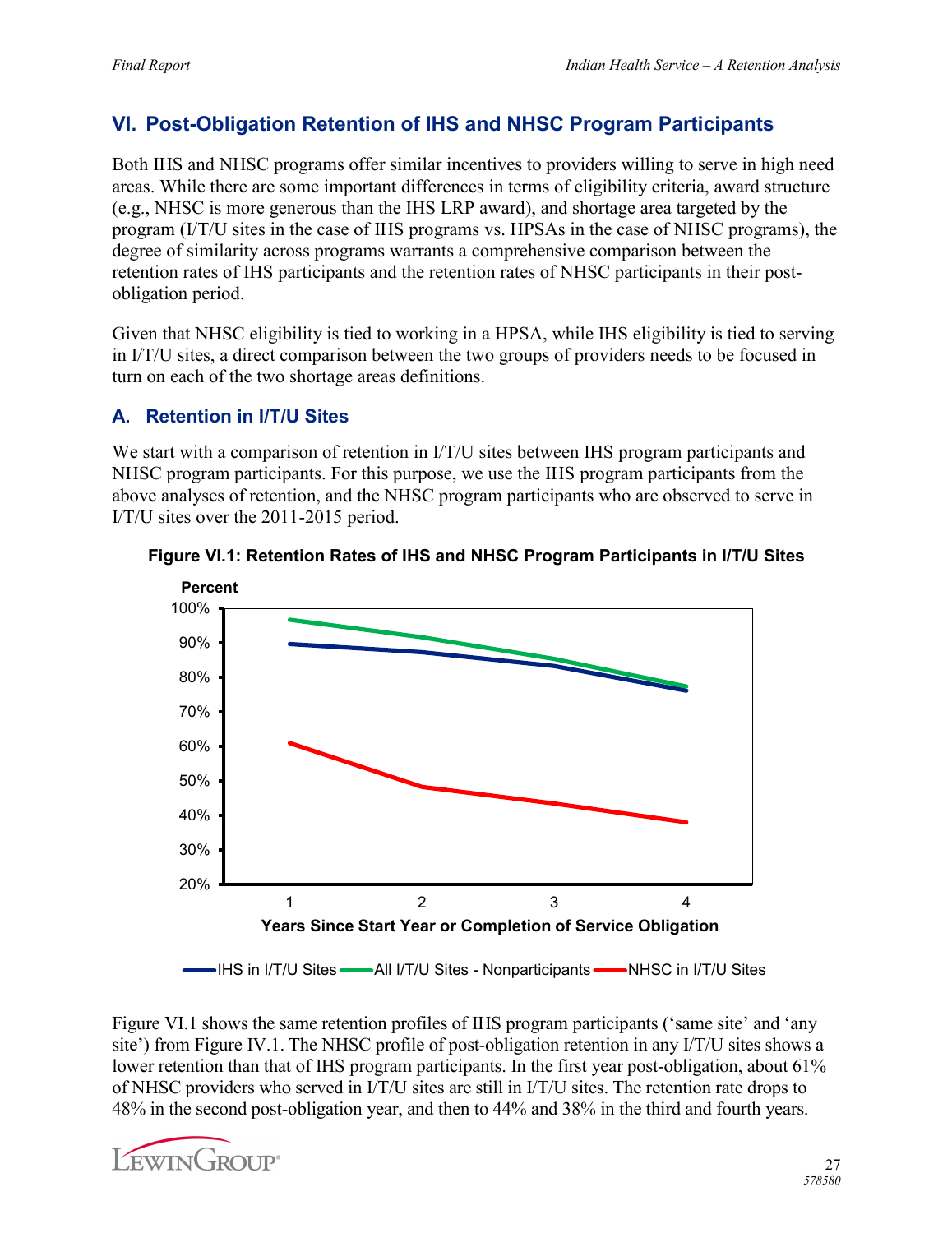We interpret the lower retention rates of NHSC participants in I/T/U sites as indicative of a lower preference to serve in these sites than that of IHS program participants. However, as explained in our conceptual framework, the fact that the NHSC program managed to attract in I/T/U sites providers who would not have gone there in the absence of the award is a measure of program success, not failure. Services provided in I/T/U sites increased as a result of these providers being there as part of their obligation. Moreover, if some of these providers with a low preference of being in an I/T/U site remained in the same or other I/T/U sites after obligation completion, they provide additional services in the area (with the added bonus of not being awarded program benefits) that would not be available in the absence of the initial benefit.

In Lewin (2016) we conducted a comparison between NHSC participants in general and NHSC participants serving at some point during their obligation in an IHS site. At the time, lack of data on all categories of providers serving in I/T/U sites (i.e., IHS program participants, NHSC program participants, and providers that are participating in none of the IHS or NHSC programs) precluded us from conducting meaningful retention analyses at the I/T/U site level. Hence, the comparison was done at the HPSA level. We found that the 'any HPSA' retention rates of NHSC participants serving in IHS sites ranged between 85% in the first post-service year and 68% in the out years. It is important to note that the data used for these previous results was based on Medicare provider files (rather than P360 data, as in the current analysis). As discussed in Chapter II, Medicare data only includes individuals who bill Medicare in a given year. Nonetheless, the previous finding that NHSC participants who served in I/T/U sites have high retention rates in HPSAs, is consistent with the notion that although these providers have lower I/T/U retention rates, they still tend to serve in HPSAs, albeit non-I/T/U HPSA locations.

As in the main analysis, we also attempted to measure the extent to which the unadjusted retention differentials from Figure VI.1 may be explained by relevant local area characteristics. Using a similar approach as in Chapter IV, we estimated logit models by for each retention metric ('same site' and 'any site') and number of out years (1 to 4) in which we included a term indicating whether the provider was a NHSC program participant in an I/T/U site. These models are shown in Table A.2 in the Appendix.

The coefficients on IHS and NHSC participation are large, negative and statistically significant, indicating that program participation is associated with a lower retention probability in any of the four out years and for any of the two retention metrics considered. After calculating the marginal effects of these coefficients we found that the magnitude of these marginal effects was virtually the same as the unadjusted retention differences from Figure VI.1. This indicates that these retention differences are not explained by the other county-level covariates included in the models. As in the case of the models from Table A.1, providers working in I/T/U have on average a preference for serving in areas with poorer, older and less educated populations. Also, they tend to be less likely to remain in I/T/U sites when the county-level unemployment increases. This may be due to the fact that when economic conditions worsen, employment in medical facilities declines as these facilities reduce their workforce or even close.

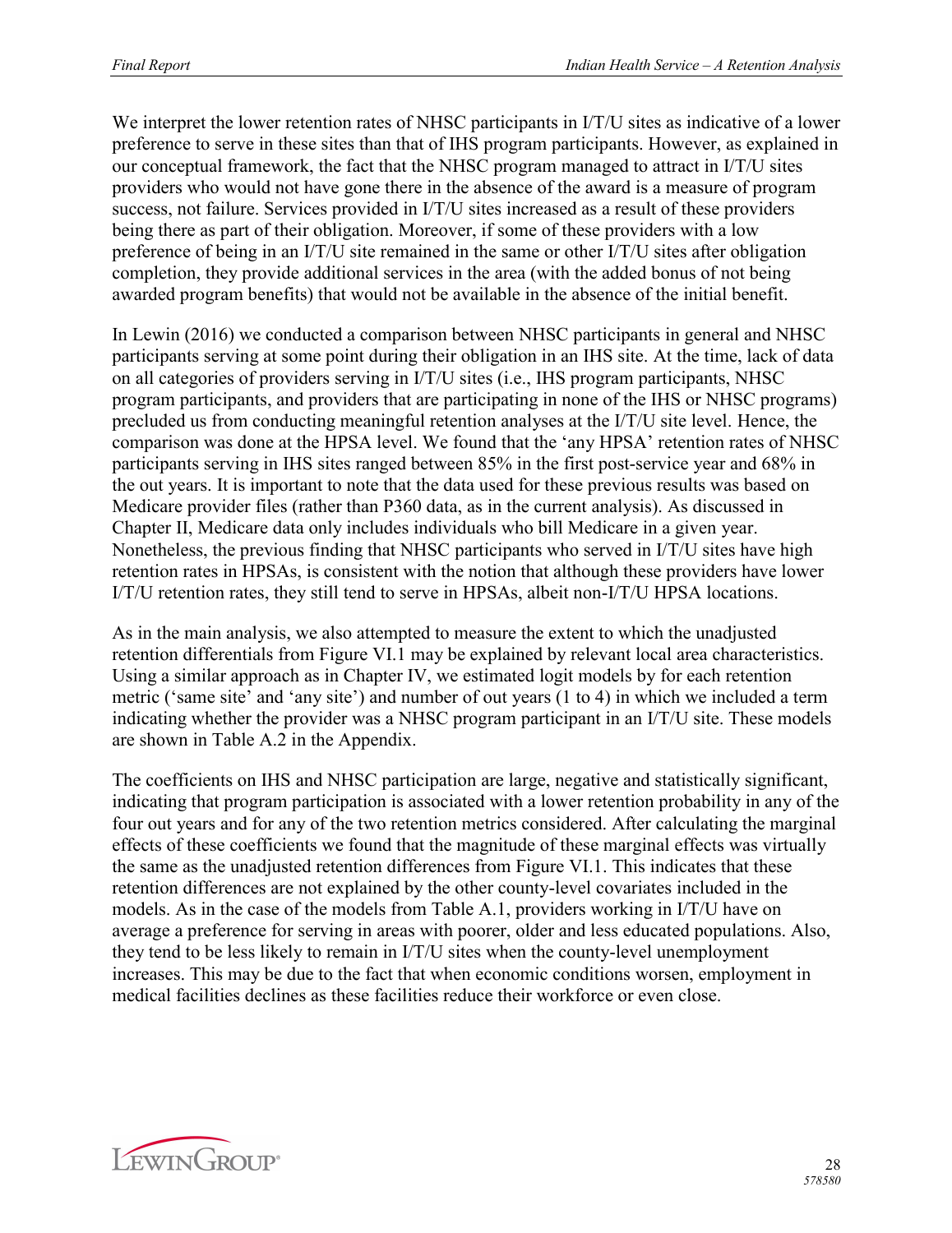#### <span id="page-32-0"></span>**B. Retention in HPSAs**

Next, in Table VI.1 we compare the retention rates of IHS and NHSC program participants in HPSAs. HRSA's data on HPSAs allows us to break the retention analysis by whether the HPSA is a primary care HPSA or mental health HPSA.

As shown in Table VI.1, the retention rates of IHS program participants in both primary care and mental health HPSAs is high, ranging from 88% to 84% over the first four years after IHS obligation completion. This is perhaps not surprising, since most I/T/U sites are in HPSAs. However, it is worth pointing out that while the fourth year 'any I/T/U site' retention is 77.4% (Figure IV.1), the fourth year 'any HPSA' retention is 84.2%. This indicates that many of even those IHS program participants who leave I/T/U sites at some point remain in HPSAs to continue to practice in underserved communities.

In lower part of able VI.1 we also present retention rates of IHS LRP and IHS SP participants in primary care and mental health HPSA, respectively. Retention rates are similar across these combinations, with IHS SP participants having a slightly lower retention in their third and fourth year after service completion than the IHS LRP participants.

| <b>Years since Completion of</b> |                           | <b>Any HPSA' Primary Care</b> |             | <b>Any HPSA' Mental Health</b> |             |  |
|----------------------------------|---------------------------|-------------------------------|-------------|--------------------------------|-------------|--|
|                                  | <b>Service Obligation</b> | <b>IHS</b>                    | <b>NHSC</b> | <b>IHS</b>                     | <b>NHSC</b> |  |
|                                  | 1                         | 88.1                          | 77.9        | 86.3                           | 80.8        |  |
| <b>All</b>                       | $\overline{2}$            | 85.9                          | 75.0        | 85.4                           | 77.9        |  |
|                                  | 3                         | 85.3                          | 73.4        | 85.9                           | 76.4        |  |
|                                  | $\overline{4}$            | 84.2                          | 71.5        | 84.2                           | 74.7        |  |
|                                  | 1                         | 87.8                          |             | 87.2                           |             |  |
| <b>LRP</b>                       | $\overline{2}$            | 85.5                          |             | 85.5                           |             |  |
|                                  | 3                         | 86.2                          |             | 86.7                           |             |  |
|                                  | $\overline{4}$            | 86.1                          |             | 85.5                           |             |  |
|                                  | $\mathbf{1}$              | 88.6                          |             | 84.8                           |             |  |
| <b>SP</b>                        | $\overline{2}$            | 86.6                          |             | 85.2                           |             |  |
|                                  | 3                         | 83.6                          |             | 84.5                           |             |  |
|                                  | $\overline{4}$            | 80.9                          |             | 82.0                           |             |  |

**Table VI.1: Retention Rates of IHS and NHSC Participants in HPSAs**

The retention of NHSC participants in any primary care HPSA beyond their obligation period ranges between 78% after one year out of service, to 72% after four years out of service. Although these estimates are obtained with P360 data, they are virtually the same as reported in Lewin (2016), using Medicare provider data.

However, the retention rates of NHSC participants in mental health HPSAs are higher than the ones reported in Lewin (2016). As many health providers do not bill Medicare, it is likely that the retention results in Table VI.1 are obtained using a more representative sample of providers working in mental health HPSAs than the sample afforded by the Medicare data in Lewin (2016).

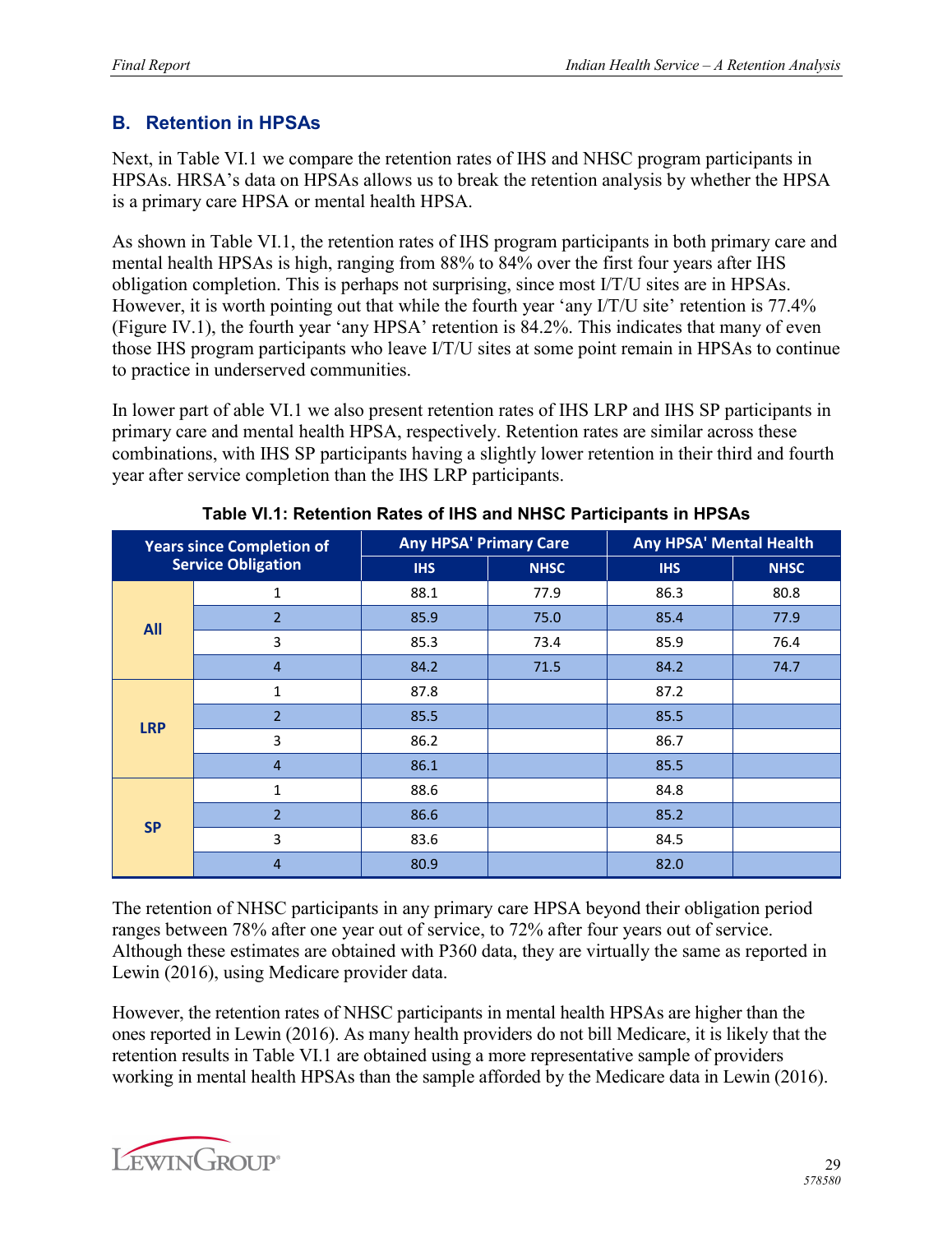#### <span id="page-33-0"></span>**VII. Conclusions**

Using administrative data on IHS program participants, we find high retention rates in I/T/U sites of these providers in the post-obligation period. About 81% of the IHS program participants serve in the same I/T/U site one year after completion of their service obligation. Their retention in the same site where they practiced while in IHS service remains high in the following years: 75% after 2 years, 65% after 3 years, while in the 4th year after service completion drops to about 50%. We find that some of the IHS participants who stop serving in the same site after obligation completion move in fact to other I/T/U sites, such that the retention of IHS participants in any I/T/U site is, respectively: 90%, 87%, 85% and 76% in each of the 4 years after obligation completion.

We compare these retention rates with the retention in I/T/U sites of those providers who serve in the same sites without being IHS program participants. In the first two years after we first observe these providers in I/T/U sites, their retention rates are higher than the retention rates of participants, both in terms of retention in the same I/T/U site, as well as in terms of retention in any I/T/U sites. One year after we first observe non-participants in I/T/U sites, 90% of them are still in the same site, while 97% are in 'any I/T/U' site. The retention rates of non-participants drop faster than those of participants, such that by the 4th year after they first appear in the data, their retention rates are about the same as those of participants (77%).

We also find that the retention of LRP participants in the same I/T/U site is across-the-board lower than that of SP participants. While the difference is minimal in the first two years after obligation completion (about 2-3 percentage points), it becomes larger in the 3rd and 4th year after obligation completion. This gap can potentially be explained – at least in part - by the requirement that SP participants be American Indian/Alaska Natives (AI/AN). If they are choosing to complete their obligation in an I/T/U site that is closer to the community they grew up in, they may be more inclined than LRP participants to remain in the same site after obligation completion. Instead, LRP participants are not required to be AI/AN. However, despite the differences in the 'same I/T/U' retention between SP and LRP participants, the 'any I/T/U' retention rates are very close to each other for the two groups. This finding reflects higher migration rates across I/T/U sites for LRP participants relative to SP participants.

We also conducted a retention by site analysis and found tentative evidence that the retention of IHS program participants is more likely to be higher in sites that typically offer a larger array of services, adopted state-of-the-art procedures and medical technology, and/or are located in more urban or more easily accessible areas. These findings are consistent with the results from past literature on determinants of retention.

In Lewin (2016) we conducted a comparison between NHSC participants in general and NHSC participants serving at some point during their obligation in an IHS site. The 'any HPSA' retention rates of NHSC participants serving in IHS sites ranged between 85% in the first postservice year and 68% in the out years. In this study we find that the NHSC profile of postobligation retention in any I/T/U sites shows a lower retention than that of IHS program participants. In the first year after completion of service obligation, about 61% of NHSC providers who served in I/T/U sites are still in I/T/U sites (then 48% in the second postobligation year, then 44% and 38% in the third and fourth years). The previous finding that

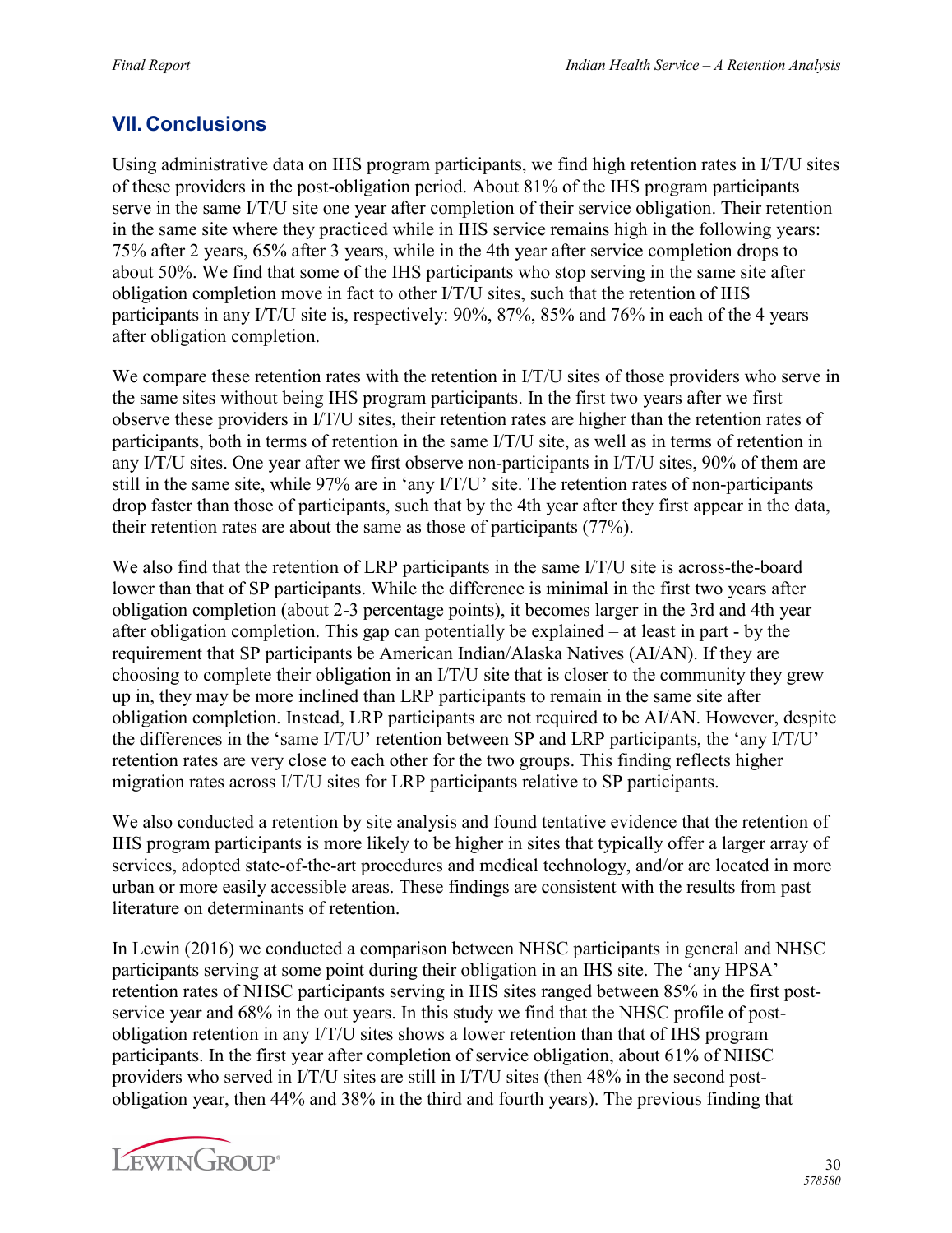NHSC participants who served in I/T/U sites have high retention rates in HPSAs, is consistent with the notion that although these providers have lower I/T/U retention rates (as we find in the current study), they still tend to serve in HPSAs, albeit to some extent, non-I/T/U HPSA locations.

Overall, the results from this study are consistent with the conceptual framework we developed in Lewin (2014) and Lewin (2016). We faced a number of data limitations in our analyses, as discussed in the previous chapters. For future work, it would be desirable for the IHS to collect more detailed and systematic information on program awardees, including their NPI (if applicable), address where they practice, and a number of relevant socio-demographic characteristics, such as age, gender, race/ethnicity, place of birth and tribe they belong to (when applicable). These additional characteristics would help in the better measurement of the importance of personal characteristics in the providers' decision to practice in sites with large concentrations of AI/AN populations.

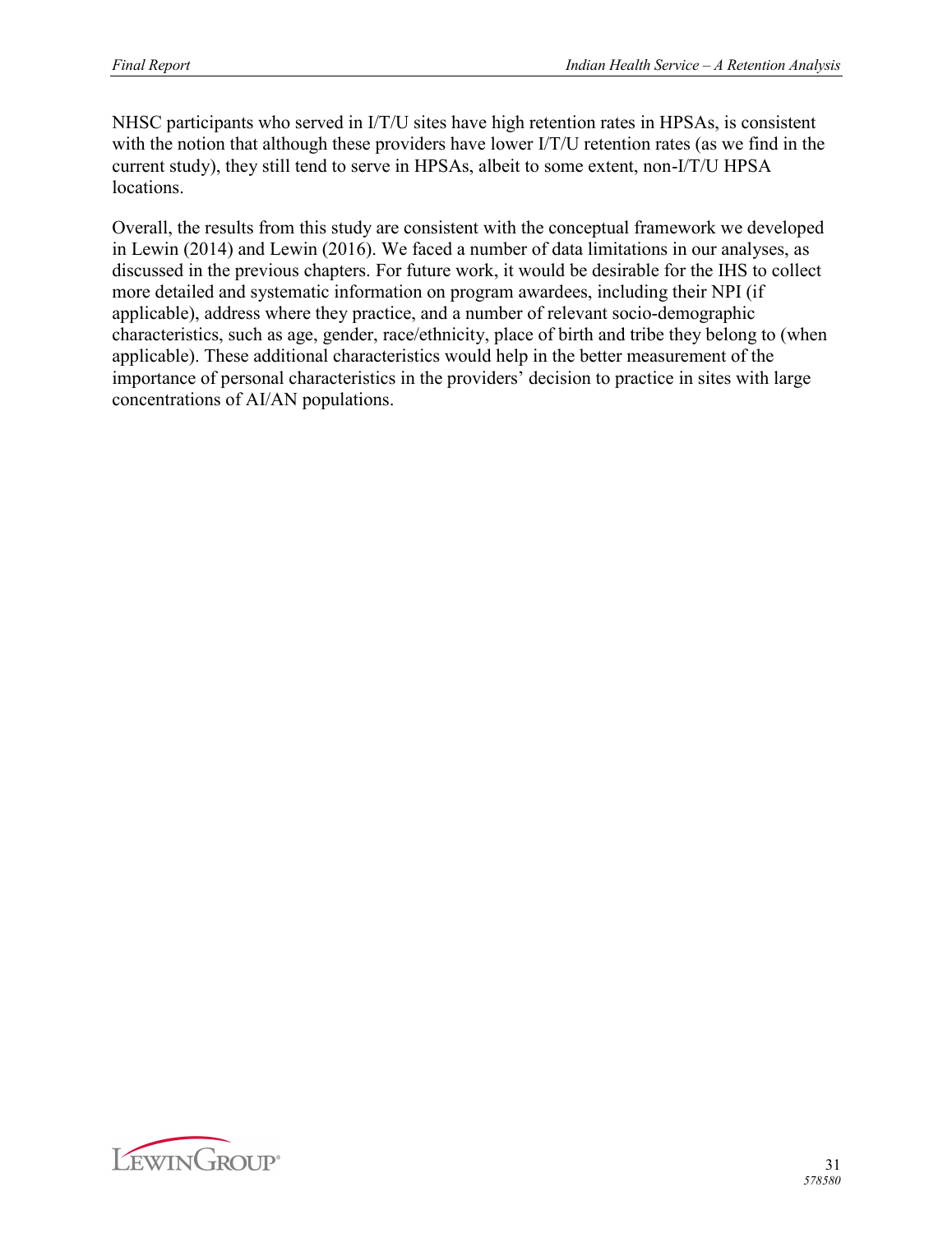#### <span id="page-35-0"></span>**References**

- Boscardin C. K., Grbic, D., Grumbach, K., and O'Sullivan, P. 2014. Educational and Individual Factors Associated With Positive Change in and Reaffirmation of Medical Students' Intention to Practice in Underserved Areas, *Academic Medicine*, 89(11): 1490-1496.
- Duffrin, C., Diaz, S., Cashion, M., Watson, R., Cumminngs, D., Jackson, N. 2014. Factors Associated with Placement of Rural Primary Care Physicians in North Carolina, *Southern Medical Journal*, 107(11): 728-733.
- Hancock, C. Steinbach, A., Nesbitt, T. S., Adler S., Auerswald C. 2009. Why doctors choose small towns: A developmental model of rural physician recruitment and retention, *Social Science & Medicine*, 69(9): 1368-1376.
- Holmes G.M., 2004. Does the National Health Service Corps improve physician supply in underserved locations? *Eastern Economic Journal*, 30(4), pp. 563-581.
- Holmes G. M., 2005. Increasing physician supply in medically underserved areas. *Labour Economics*, 12, pp. 697-725.
- Konrad T.R., Leysieffer K., Stevens C., 2000. "Evaluation of the Effectiveness of the National Health Service Corps," Department of the Health and Human Services. Available at: [http://mathematica](http://mathematica-mpr.com/publications/pdfs/health/national_health_service_corps_fnlrpt.pdf)[mpr.com/publications/pdfs/health/national\\_health\\_service\\_corps\\_fnlrpt.pdf](http://mathematica-mpr.com/publications/pdfs/health/national_health_service_corps_fnlrpt.pdf)
- The Lewin Group, 2014. Provider Retention in High-Need Areas. Available at: [https://aspe.hhs.gov/pdf](https://aspe.hhs.gov/pdf-report/provider-retention-high-need-areas)[report/provider-retention-high-need-areas](https://aspe.hhs.gov/pdf-report/provider-retention-high-need-areas)
- The Lewin Group, 2016. National Health Service Corps An Extended Analysis. Available at: [https://aspe.hhs.gov/pdf-report/national-health-service-corps-extended-analys](https://aspe.hhs.gov/pdf-report/national-health-service-corps-extended-analysis)is
- Nusbaum, N. J. 2009. Commentary: Physician Retirement and Physician Shortages, *Journal of Community Health*, 34: 353–356.
- Pathman D.E. and Konrad T.R., 2012. Growth and changes in the National Health Service Corps (NHSC) workforce with the American Recovery and Reinvestment Act. *Journal of American Board of Family Medicine*, 25(5):723-33.
- Pathman, D.E., Konrad, T.R. and Schwartz, R., 2012(a). Evaluating retention in BCRS programs. Cecil G. Sheps Center for Health Services Research at the University of North Carolina at Chapel Hill.
- Pathman D.E., Fannell J., Konrad T.R., Pierson S., Tobin M. and Jonsson M., 2012(b). Findings of the First Year Retention Survey of the Multi-State/NHSC Retention Collaborative. Multi-State/NHSC Retention Collaborative. Available at: [http://www.oshpd.ca.gov/hwdd/pdfs/REAReports.pd](http://www.oshpd.ca.gov/hwdd/pdfs/REAReports.pdf)f
- Price, M, Cohn, S., Love, J., Dent, D., Esterl, R. 2009. Educational Debt of Physicians-in-Training: Determining the Level of Interest in a Loan Repayment Program for Service in a Medically Underserved Area, *Journal of Surgical Education*, 66(1): 1-13.
- Walker K. O., Ramey, R. G., Nunez, R., Beltran, F. L. Splawn, R., Brown and A. F. 2010. Recruiting and Retaining Primary Care Physicians in Urban Underserved Communities: The Importance of Having a Mission to Serve, *American Journal of Public Health*, 100(11): 2168-2175.
- Wayne, S., Kalishman, S., Jerabek, R., Timm, C. and Cosgrove E. 2010. Early Predictors of Physicians' Practice in Medically Underserved Communities: A 12-Year Follow-up Study of University of New Mexico School of Medicine Graduates, *Academic Medicine*, 85(10): S13-S16.

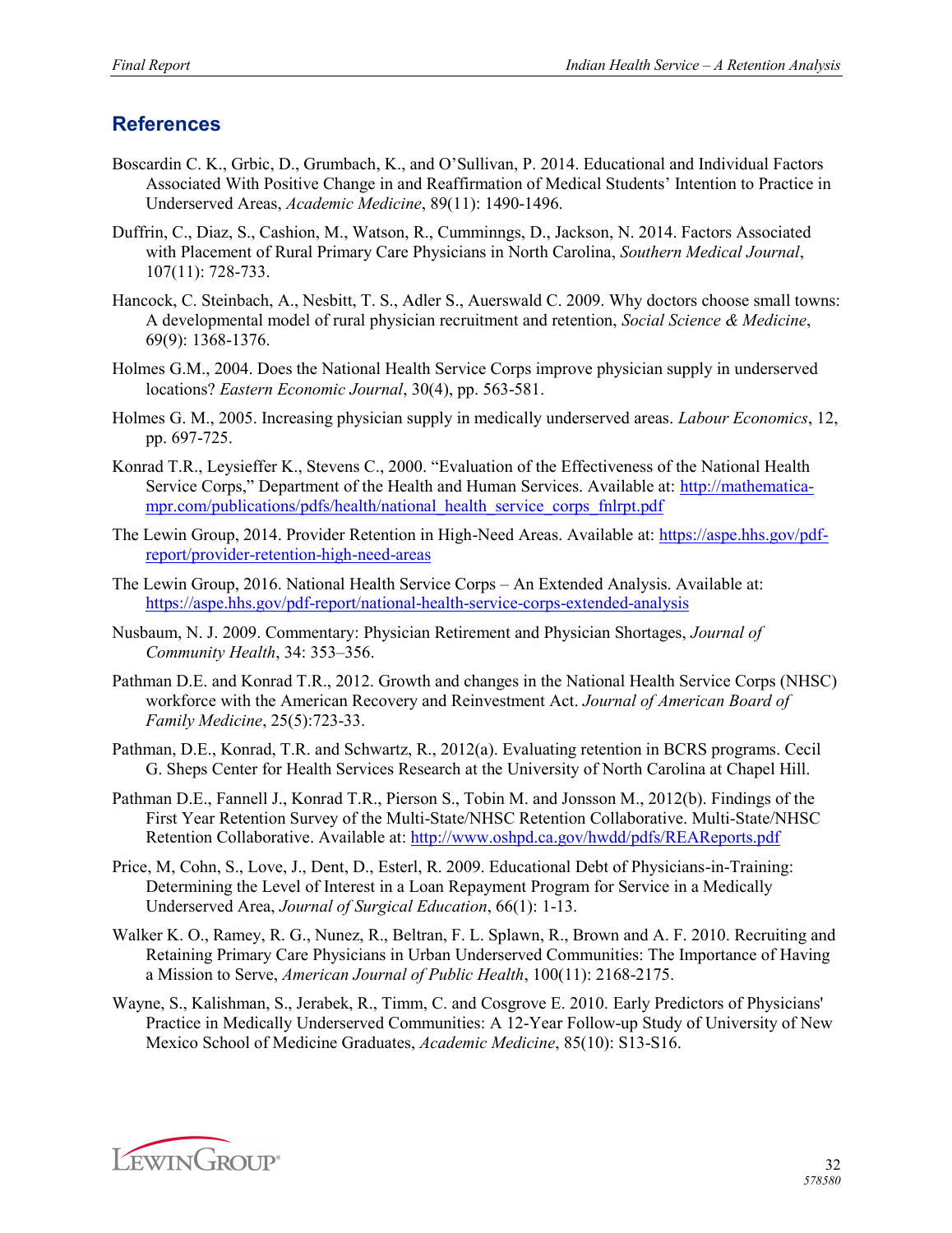## **Appendix**

#### **Table A.1: Logistic Regressions of the Probability of Retention in the Same or Any I/T/U Site**

<span id="page-36-0"></span>

|                                      | Same I/T/U Site |             |             |             | Any I/T/U Site |             |             |                |
|--------------------------------------|-----------------|-------------|-------------|-------------|----------------|-------------|-------------|----------------|
|                                      | 1 Year          | 2 Years     | 3 Years     | 4 Years     | 1 Year         | 2 Years     | 3 Years     | <b>4 Years</b> |
|                                      | $-0.490***$     | $-1.295***$ | $-2.192***$ | $-3.263***$ | $-0.544***$    | $-1.780***$ | $-2.801***$ | $-4.100***$    |
| <b>IHS Participant</b>               | (0.16)          | (0.19)      | (0.22)      | (0.29)      | (0.18)         | (0.21)      | (0.27)      | (0.42)         |
|                                      | $-0.033$        | $-0.091***$ | $-0.090**$  | $-0.143***$ | $-0.049$       | $-0.072*$   | $-0.051$    | $-0.104*$      |
| <b>Unemployment Rate</b>             | (0.03)          | (0.02)      | (0.04)      | (0.05)      | (0.03)         | (0.04)      | (0.05)      | (0.06)         |
| Median Household Income (in \$1000s) | $-0.016*$       | $-0.018**$  | $-0.018*$   | $-0.022**$  | $-0.022**$     | $-0.016$    | $-0.018*$   | $-0.025**$     |
|                                      | (0.01)          | (0.01)      | (0.01)      | (0.01)      | (0.01)         | (0.01)      | (0.01)      | (0.01)         |
| Percent High School Graduates        | $-0.007$        | $-0.046***$ | $-0.040**$  | $-0.040**$  | $-0.000$       | $-0.031$    | $-0.027$    | $-0.021$       |
|                                      | (0.02)          | (0.02)      | (0.02)      | (0.02)      | (0.02)         | (0.02)      | (0.02)      | (0.02)         |
| Percent Over 65                      | 0.027           | $0.049***$  | $0.039*$    | $0.055***$  | $0.042*$       | $0.060***$  | $0.055**$   | $0.088***$     |
|                                      | (0.02)          | (0.02)      | (0.02)      | (0.02)      | (0.02)         | (0.02)      | (0.02)      | (0.03)         |
|                                      | $0.015***$      | $0.011***$  | $0.008**$   | $0.017***$  | $0.023***$     | $0.028***$  | $0.022***$  | $0.029***$     |
| <b>Percent Minority</b>              | (0.00)          | (0.00)      | (0.00)      | (0.00)      | (0.01)         | (0.01)      | (0.01)      | (0.01)         |
|                                      | 0.000           | 0.000       | 0.000       | 0.000       | 0.000          | 0.000       | 0.000       | 0.000          |
| County Population (in 1,000s)        | (0.00)          | (0.00)      | (0.00)      | (0.00)      | (0.00)         | (0.00)      | (0.00)      | (0.00)         |
|                                      | $-1.649***$     | $-1.824***$ | $-1.889***$ | $-2.054***$ | $-1.584***$    | $-1.572***$ | $-1.394***$ | $-1.695***$    |
| Physician                            | (0.14)          | (0.15)      | (0.15)      | (0.15)      | (0.12)         | (0.12)      | (0.15)      | (0.13)         |
|                                      | $-1.258***$     | $-1.525***$ | $-1.547***$ | $-1.798***$ | $-1.173***$    | $-1.307***$ | $-1.279***$ | $-1.708***$    |
| <b>Nurse Practitioner</b>            | (0.17)          | (0.15)      | (0.15)      | (0.15)      | (0.16)         | (0.14)      | (0.17)      | (0.13)         |
|                                      | $-1.314***$     | $-1.765***$ | $-1.755***$ | $-1.919***$ | $-1.180***$    | $-1.385***$ | $-1.445***$ | $-2.017***$    |
| Physician Assistant                  | (0.19)          | (0.21)      | (0.21)      | (0.22)      | (0.16)         | (0.15)      | (0.17)      | (0.15)         |
| Dentist                              | $-0.804***$     | $-1.081***$ | $-1.122***$ | $-1.216***$ | $-0.700***$    | $-0.972***$ | $-0.709***$ | $-0.938***$    |
|                                      | (0.14)          | (0.12)      | (0.12)      | (0.12)      | (0.14)         | (0.12)      | (0.14)      | (0.14)         |
|                                      | 2.458           | $5.774***$  | $5.175***$  | $5.044***$  | 2.180          | $4.231**$   | $4.018**$   | $3.502*$       |
| Constant                             | (1.52)          | (1.23)      | (1.40)      | (1.72)      | (1.70)         | (1.76)      | (1.83)      | (1.90)         |
| Observations                         | 8,043           | 7,458       | 7,002       | 6,303       | 8,043          | 7,458       | 7,002       | 6,303          |